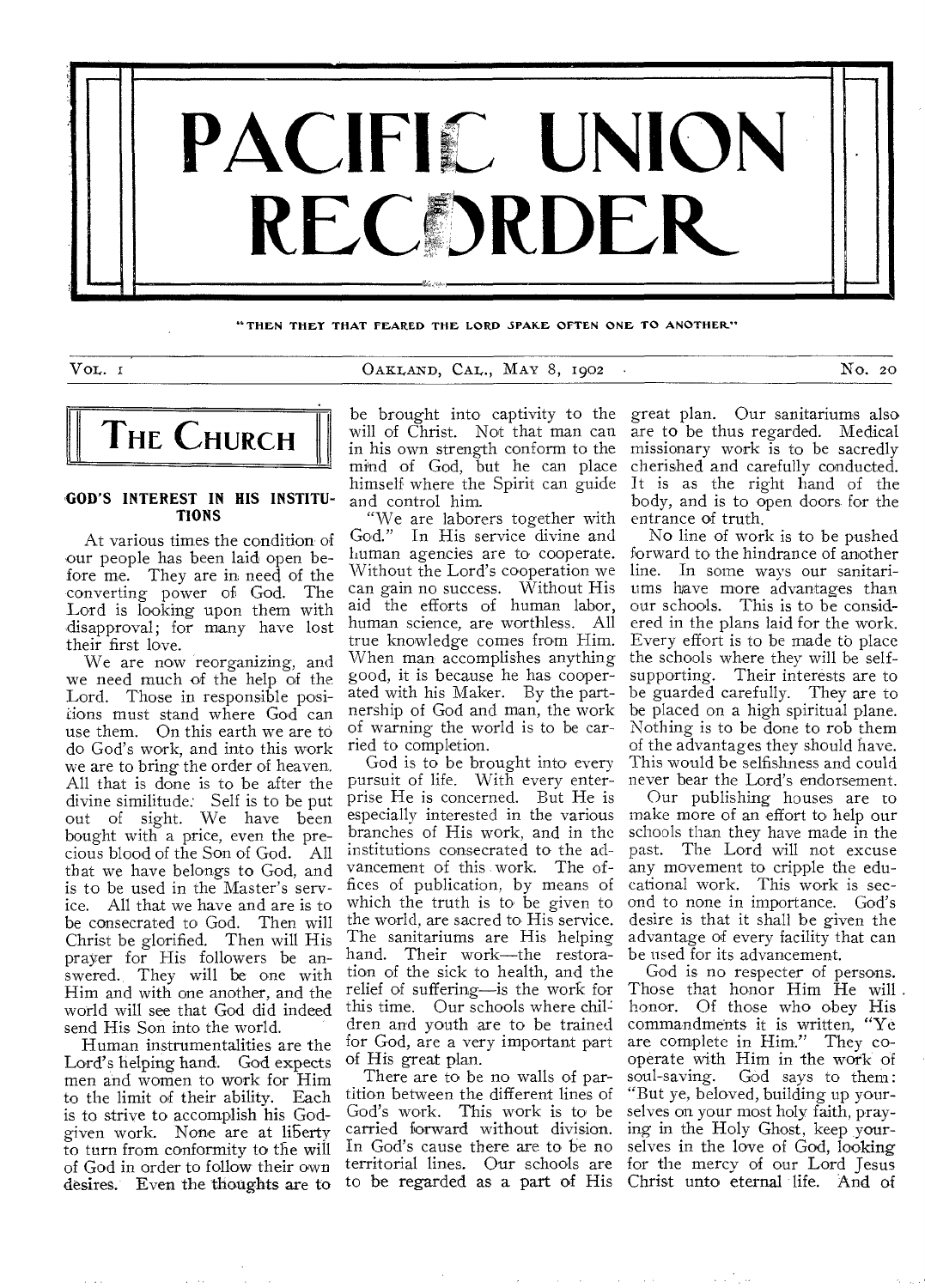some have compassion, making a difference; and others save with fear, pulling them out of. the fire, hating even the garment spotted with the flesh."

In order to be successful in the service of God, man must be guided by the Holy Spirit. Christ declares, "Without Me ye can do nothing." And the one who refuses to unite with Christ, the one who exchanges the pure principles of heaven for the corrupting principles of the world, thus searing his conscience, might better be separated from the work that is to represent in this world God's justice, mercy, truth, and holiness.

All that God's servants do is to advance the work of soul saving. All that is done in our institutions is to bear the impress of heaven. The policy followed by the Lord's workers is to be in marked contrast with the policy followed by worldlings. All who are brought in contact with our institutions are to see distinctly the difference between the righteousness of Bible principles and the ungodliness of worldly principles.

Divine agencies are constantly working to counteract the human purposes and plans that are not in harmony with the purposes and plans of Jehovah. No worldly policy is to he brought into God's work. It is His design that His work shall be done by men who realize the broadness of His law and the greatness of His love, men who jealously guard their words and actions, lest they shall fail of doing His work exactly in His way. When men grow careless, the history of their past failures is repeated, greatly to the disadvantage of the work the Lord desires to accomplish. If those handling sacred things in connection with God's cause are not more spiritual minded, more sensitive to His claims, more determined to carry out His plans in harmony with His high standard, regardless of human policy, He will turn and overturn, After test and trial He will remove those who are not spiritualized, whose words and works do not harmonize with His will.

## Ellen G. White.

No one is ever beaten unless he is discouraged.

## **THE CHURCH**

ORDER AND DISCIPLINE. NO. 3

In the matter of church discipline, this question arises, Has not Christ said, "Let the tares and the wheat grow together until the harvest," and does not this show that we have no right to turn members out of the church?

This text is certainly a caution against premature action on the part of God's people. Undoubtedly there has been action taken prematurely in "pulling up" what was supposed to be tares, which, if it had been left longer, would have grown" so that all would have known its true nature without "judging" of "motives" or "character." The Scriptures seem clearly to indicate that, after careful, prayerful, patient, painstaking effort to restore the erring, there is something to be done by the church in the case of those who stubbornly persist in sin.

In writing to the Thessalonians, Paul said, "Now we command you, brethren, in the name of our Lord Jesus Christ, that ye withdraw yourselves from every brother that walketh disorderly, and not after the tradition which he received of us." "If any man obey not our word by this epistle, note that man, and have no company with him, that he may be ashamed. Yet count him not as an enemy, but<br>admonish him as a brother" 2 admonish him as a brother." Thess. 3:6, 14, 15.

In the letter to Titus we read, "A man that is an heretic after the first and second admonition reject; knowing that he that is such is subverted, and sinneth, being condemned of himself." Titus 3:1o, 1. His condition is like those mentioned in John's epistle: "They went out from us, but they were not of us; for if they had been of .us, they would no doubt have continued with us; but they went out, that they might be made manifest that they were not all of us." John 2:19.

In his letter to the Corinthian church, the apostle writes thus of one in open sin: "And ye are puffed up, and have not rather mourned, that he that hath done this deed might be taken away from among you." "In the name

of our Lord Jesus Christ, when ye are gathered together, and my Spirit, with the power of our Lord Jesus Christ, to deliver such an one unto Satan for the destruction of the flesh, that the Spirit may be saved in the day of the Lord Jesus." "But now I have written unto you not to keep company, if any man that is called a brother be a fornicator, or covetous, or an idolater, or a railer, or a drunkard, or an extortioner; with such a one no not to eat." "Therefore put away from among yourselves that wicked person." i Cor. 5:2, 4, 5, II, 13. In "Desire of Ages," page 785 (trade edition), speaking of the Lord's supper, we have this comment on verse it of the above scripture: "It is true that open sin excludes the guilty. This the Holy Spirit plainly teaches." Again we read, "Christ has plainly taught that those who persist in open sin must be separated from the church; but He has not committed to us the work of judging character and motive."—Object Lessons, p. 71.

From earliest times the Testimonies have admonished tenderness and carefulness in dealing with the faults of our brethren and sisters; but they have also ever taught separation from the church of those who persist in open sin. In volume I, pages 117, 118 (written in 1885), it is stated in these words: "I saw that decided efforts should be made to show those who are unchristian in life their wrongs, and if they do not reform, they should be separated from the precious and holy, that God may have a clean and pure people that He can delight in. Dishonor Him not by linking or uniting the clean with the unclean."

Volume 3, page 114, reads : "Before steps are taken which will give even those who are utterly unworthy the least occasion to complain of being separated from the church, the matter should always be made a subject of the most careful consideration and earnest prayer. . .

"If persons are as deserving of being separated from the church as Satan was of being cast out of heaven, they will have sympathizers. There is always a class who are more influenced by indi-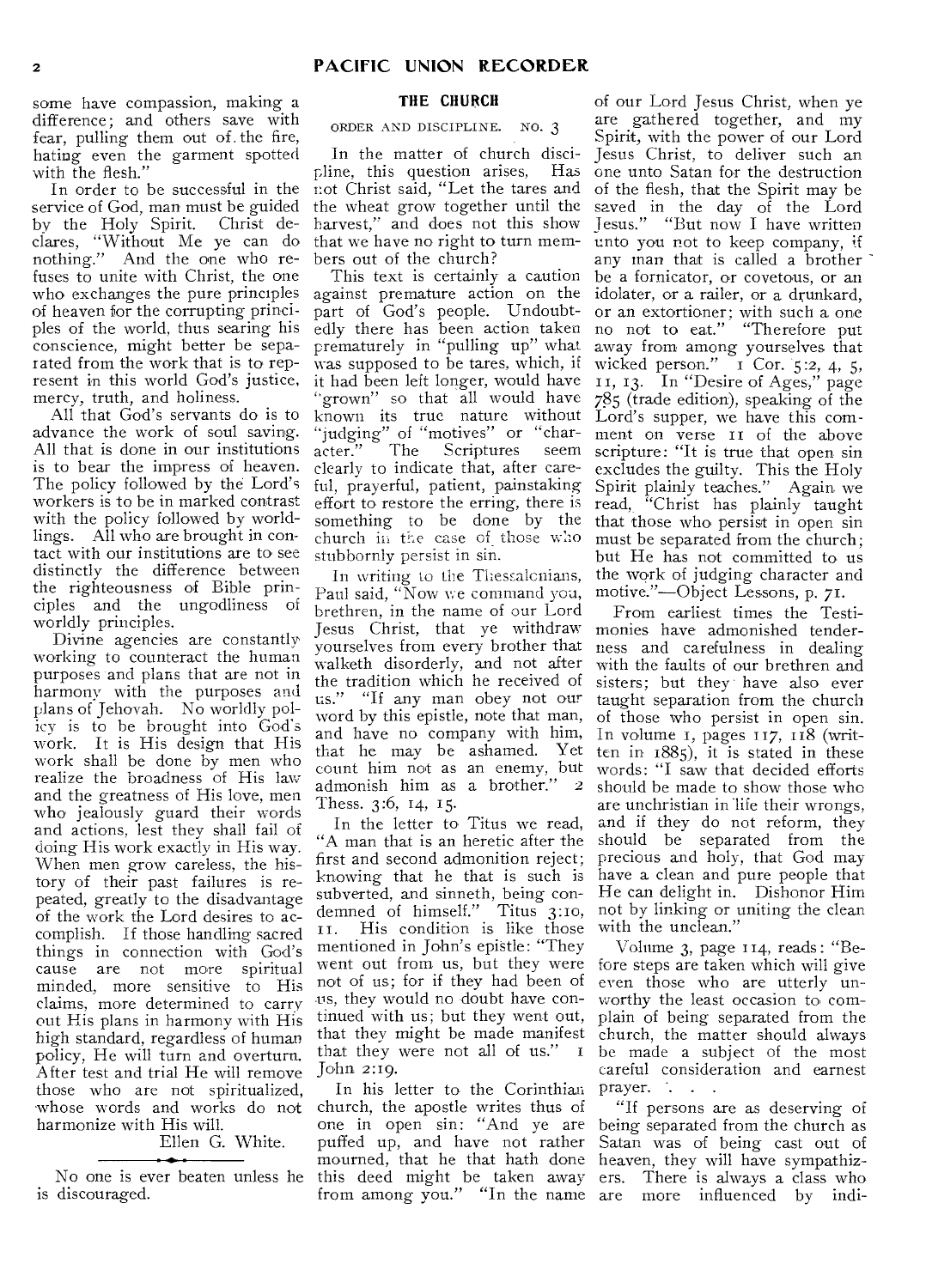viduals than they are by the Spirit of God and sound principles; and in their unconsecrated state, these are ever ready to take sides with the wrong, and give their pity and sympathy to the very ones who least deserve it."

 $\bar{\bar{z}}$ 

In volume 3, page 265 (written in 1873), reference is made to Achan's case. "He [the Lord] shows us that when His people arc found in sin they should at once take decided measures to put that sin from them, that His frown may not rest upon them all. But if the sins of the people are passed over by those in responsible positions, His frown will be upon them, and the people of God as a body will be held responsible for those sins. In His dealings with His people in the past, the Lord shows the necessity of purifying the church from wrongs. One sinner may diffuse darkness that will exclude the light of God from the entire congregation. When the people realize that darkness is settling upon them, and they do not know the cause, they should seek God earnestly, in great humility and self-abasement, until the wrongs which grieve His Spirit are searched out and put away.'

In volume 3, page 428 (written in 1875), reference is made to Matthew 18, in these words: "The world's Redeemer has invested great power with His church. He states the rules to be applied in cases of trial with its members. After He has given explicit directions as to the course to be pursued, He says, 'Verily I say unto you, Whatsoever ye shall bind on earth shall be bound in heaven; and whatsoever [in church discipline] ye shall loose on earth shall be loosed in heaven.' Thus even the heavenly authority ratifies the discipline of the church in regard to its members, when the Bible rule has been followed."

There are those who reason that this text does not sanction the cutting off of members from church fellowship. What, then, we ask, is the binding or loosing? It is said that after the matter is told to the church there is no more to do, simply "let him be." The text says, "Let him be unto thee as a Henry.

heathen," etc. Are we justified in quoting Scripture to make a full pause where there is not even a comma, and then draw a conclusion from that fragment of a text? On this principle it was that, in the early days of universalism, a man near where I lived in the state of New York said, "I can read universalism right in the Bible. Why, even our Saviour said, 'He that believeth and is baptized shall be saved; but he that believeth not shall be." You would say, "Yes, the Saviour said that, and He said more, too." So did our Saviour say more in Matthew 18 than, "Let him be." He said something that ation with the workers and churchclearly indicates that the man who members. It will not be necessinned was to be cut off from church-fellowship until he mended his ways. How else could there be a binding or loosing that was tc, be ratified in heaven? Surely there is no binding or loosing in simply doing nothing.

 $\overline{1n}$  Testimony 33 (1889), the proper mode of dealing is thus stated: "Ministers and lay members of the church displease God when they allow individuals to tell them the errors and faults of their Lrethren. They should not listen to these reports, but should inquire, 'Have you come to the offender, and told him his faults between him and you alone? and has he refused to hear you? Have N. oil carefully and prayerfully taken two or three others, and labored with him in tenderness, humility, and meekness, your heart throbbing with love for his soul? If the Captain's orders, in the rules given for the erring, have been strictly followed, then an advance step is to be taken,—tell it to the church, and let action be taken in the case according to the Scriptures. Then it is that heaven will ratify the decision made by the church in cutting off the offending member if he does not repent." More in our next.

J. N. Loughborough.

## THE JOY AND THE GLORY

You shall have the joy of success when you are ready to give God the glory of it.—Matthew

**THE FIELD** 

#### TRIP TO HAWAIIAN ISLANDS

March 20 I left San Francisco for the Hawaiian Islands on the steamer "Ventura," and was gratified to find on board Brother Butz and family, who were on their way to the Tonga Islands. The trip over was uneventful, and was concluded the 26th, at Honolulu. My visit covered three weeks; and the time was principally consumed in studying into the situsary to attempt a report of the work thus far accomplished in this field, nor of the conditions peculiar to the islands, as a full report from Elder Behrens was submitted to the Pacific Union Conference, and has recently appeared in the "Recorder."

The work that is at present demanding the most attention from the laborers is the Anglo-Chinese Academy, which has required this year six English and two Chinese teachers. There are about too students, with a somewhat larger enrolment. In the English departments, all the usual studies of the grades are taken up and also the Bible. The Chinese teachers give their time to their language and history.

In visiting the school, one can not but be impressed with the intelligent class of young men and boys met in the different rooms, many of whom appear to have an intense thirst for an education. While it is doubtless true that all have originally entered the school from purely worldly motives, yet it is very evident that lasting impressions for good are being made upon their minds. In the study of truth a number have quickly detected the inconsistencies and fallacies of heathenism. Just what the results will be eternity only can reveal. While many of them will remain in the islands after the completion of their education, and some, perhaps, come to America, yet not a few will doubtless go to China, and there are good grounds for hope that a number of these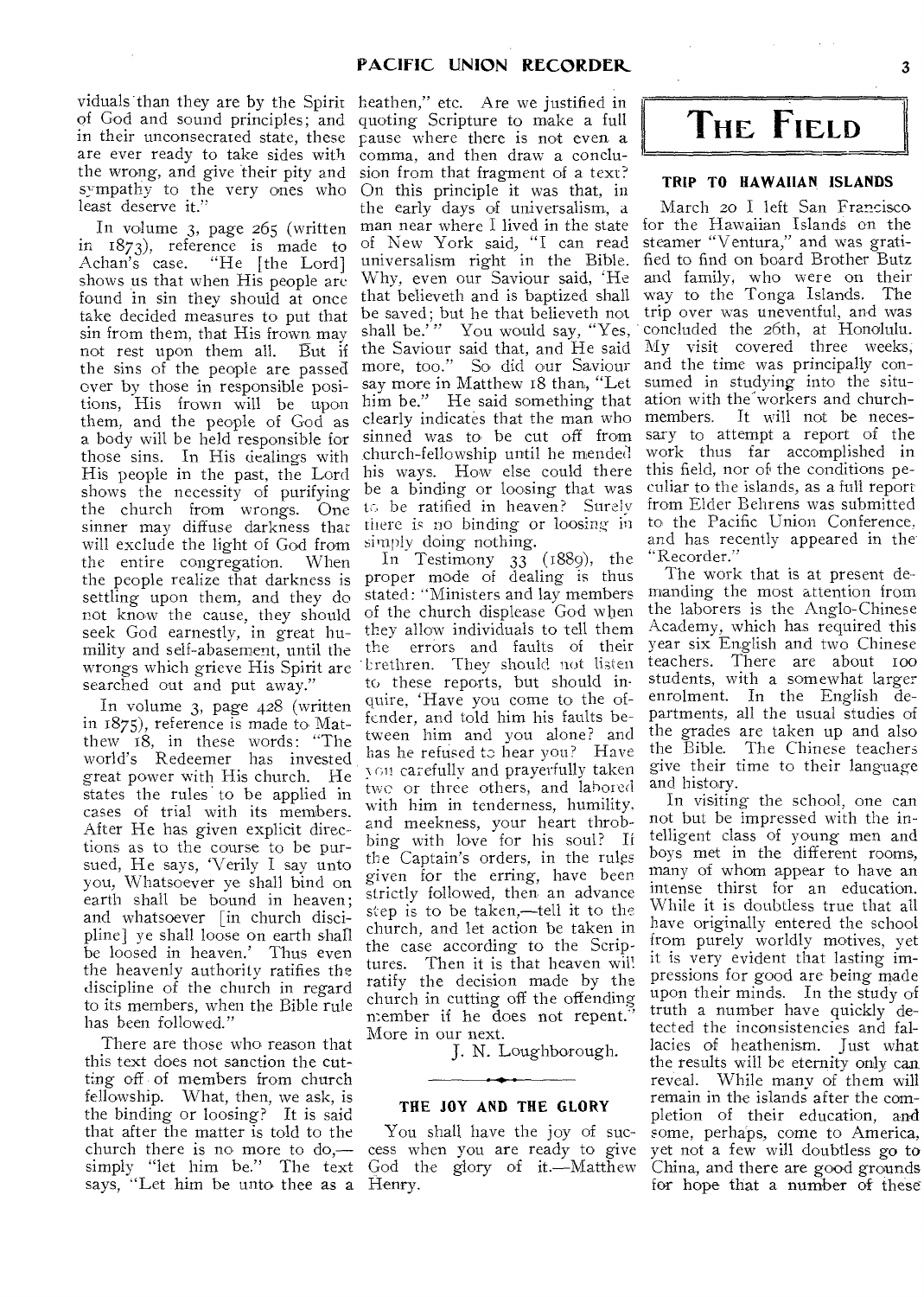will be true light-bearers to their brethren in darkness. Two of the students are now members of the Honolulu church; another bright boy of seventeen started for his home before I left the islands, hoping to obtain his father's consent to his baptism. All three of these young men are anxious to attend some one of our schools in America during the coming year, that they may be better fitted for work among their own people. But, in order that this may be possible, work among some of our people must be found for them during the summer months, as they will be obliged to earn their way. If any one can furnish this, in either the home or the orchard, kindly let it be known at once.

There are many difficulties confronting the workers in this beautiful territory. There are about 155,000 inhabitants, divided principally among the English-speaking people, the Portuguese, Chinese, Japanese, and natives. There are some of these classes that have no apparent desire for an education or betterment of their moral condition. The confidence of the native Hawaiians in Christianity has been largely destroyed in late years by the treatment received at the hands of the people called by them the "missionaries." Of the entire population, 40,000 are in Honolulu and about 5,000 in Hilo; the remainder are scattered throughout the different islands, being generally found on the large plantations. The only way in which these people can be reached by the truth will be through the work of the evangelical canvasser, in whose hands should be placed small tracts in all the languages represented on the islands. This work, if faithfully done, will reach many. Already Brother C. E. Leland and wife are at work in the island of Hawaii and Brother De Silva in Honolulu. Brother De Silva has taken about 500 subscriptions for "Good Health," and is using ioo copies of the Portuguese paper, 70 of which go to regular subscribers, and 5o "Signs of the Times," 20 of which are for regular subscribers. It is desired now to find some one at once to island of Kauii.

In Honolulu are found all the nationalities that are on the islands, many of whom are people of wealth. Our work is favorably known to a large number of these. many having been inmates of the Sanitarium at Battle Creek, St. Helena, or Honolulu. It is proposed to hold a tent-meeting in the city during the summer months, in which all the available forces will be used, and it is hoped that this will result in greatly strengthening the little church at this place, which, at this time, only numbers about thirty. They are few in numbers, yet if they will only press together and lay hold upon the arm of the Lord, they can accomplish a great work for the truth in their field.

While I was with the Honolulu church, the subjects of the missionary acre and the sale of "Christ's Object Lessons" were presented, and met with a hearty response. Something definite and helpful will be done in behalf of the American Medical College. Over forty dollars were raised for the material fund for "Object Lessons," and their full quota of books was ordered, and a definite time fixed to be devoted to their sale.

My visit to Honolulu will long be remembered by me with pleasure, not only because of the opportunity to become acquainted with the situation and see some of the beauties of this "Paradise of the Pacific," but also because of the very pleasant association enjoyed with the kind and hospitable people of like precious faith. \_

W. T. Knox.

#### **FROM SYDNEY TO NEW GUINEA**

On Sabbath, November 30, f began my long voyage to the East Indies on board the North German<br>Lloyd steamer "Stettin." The Lloyd steamer "Stettin." steamer is a very comfortable one, and her officers are gentlemanly and accommodating.

take up this same work on the in which I traveled, was one of the Among the passengers and crew we had a great variety of nationalities—German, English, American, Scotch, Scandinavian, Austrian, Malay, Hindu, Japanese, and Chinese. The second saloon, best I ever traveled in. The food with a large church building,

was abundant and clean, and the waiters accommodating. At night we had an electric fan in our stateroom, and at meal time a large fan, called a punker (perhaps the spelling is not correct) was worked by a Chinaman.

At Brisbane, where we stayed six hours, I had the privilege of consulting with Elder Teasdale. I had hoped that he would accompany me to Sumatra, his future field of labor, but he had not been able so soon to make his preparations for the trip.

Much of the way from Brisbane to Townsville we were inside of the great Barrier Reef, and part of the way were passing among lovely little islands. At Townsville we stayed part of a day, and there I received a telegram from Brother Teasdale that he was to start for Malaysia December 2I. Here sent off mail to my family, the last I could send until I should reach Singapore. The day after we left Townsville, we passed into open sea, but had fine weather and smooth seas till we reached New Britain. December 9 we passed among the islands of the Louisiade Archipelago, just off the coast of New Guinea, and at 6 A. M. *of*  the 11th we anchored at Herbertshoe, the capital of New Britain, At this place resides the governor of the German possessions in this part of the Pacific—New Britain, New Ireland, German New Guinea, etc.

Herbertshoe is about four degrees south latitude, and the middle of the day is pretty hot. But in the morning and evening there was a delightfully cool, refreshing breeze. The major portion of this island is still in a state of primitive savagery and cannibalism. Though the natives resemble in many respects the inhabitants of the islands to the eastward—Samoa, Tahiti, Tonga—they are inferior to the latter, both mentally and physically. Most of them, especially the older ones, have a dull, stupid look. At a few points, missions have been established among them by the Catholics and Wesleyans, which have probably slightly improved their condition in some respects. At Herbertshoe the Catholics have a fine location,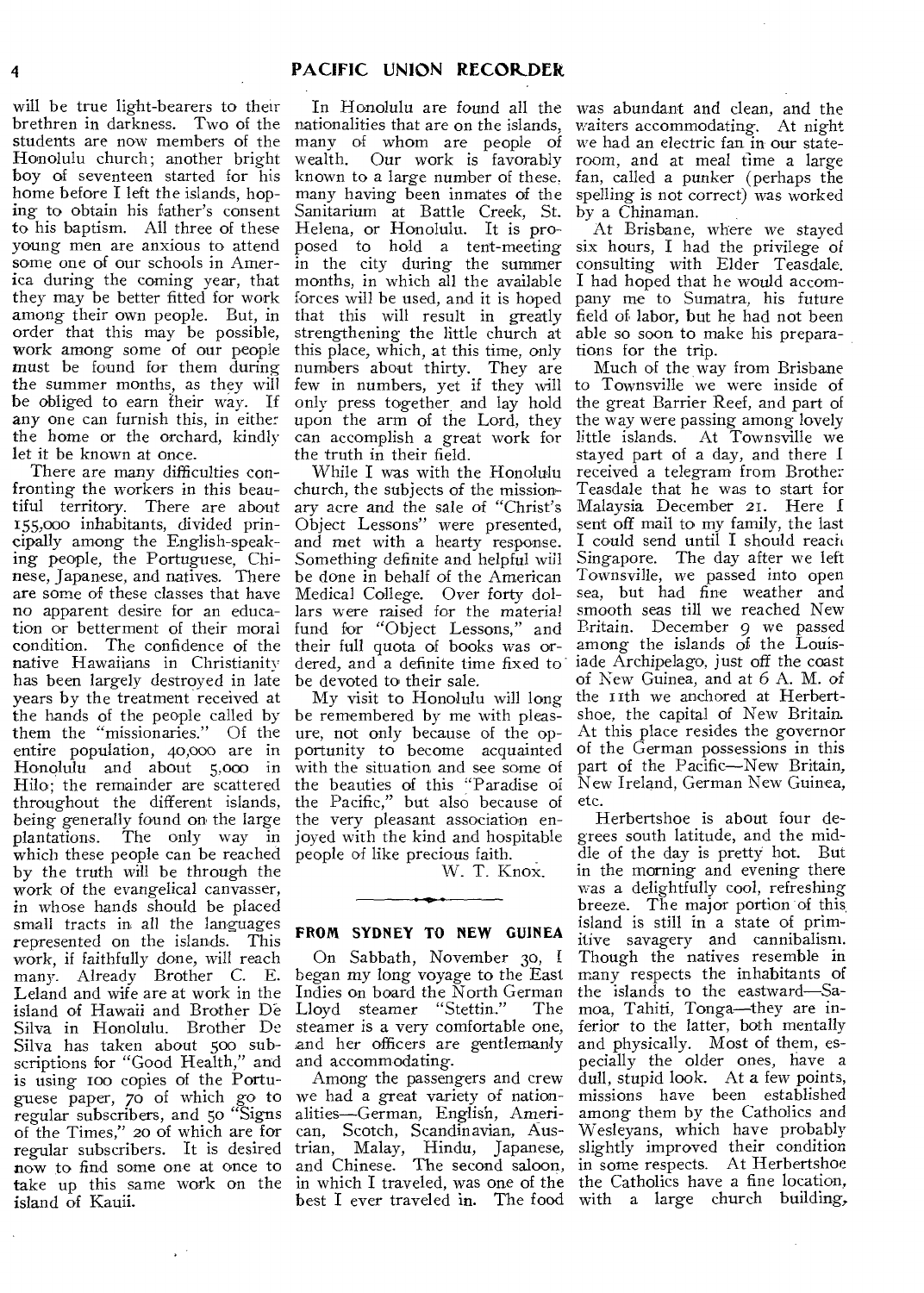residence.

The grounds are nicely laid out, and beautified with flowers and different kinds of trees and shrubs. About two hundred children, natives and half-castes, are in attendance. The catechism, illustrated with pictures of the saints, and also a small book on Bible subjects, has been printed in the New Britain language.

On account of distance, I was not able to visit the Wesleyan mission. I learned, however, that many of the missionaries of this society are natives from Fiji. It was here that our Brother Pauliasi, of Fiji, formerly a Wesleyan minister, labored for ten years. To me it seemed too bad that these missionaries have done nothing to save the natives from their bad habits. The one thing above all things that the natives wanted was tobacco. I went to the place where a number of native women were offering fruit for sale, and tried to buy, but could get nothing for money. One of the passengers went to the store, and got some sticks of tobacco, and soon had a big load of pineapples, coconuts, and bananas at a small cost.

Nearly all chew betel nut. This nut is slightly intoxicating. It is chewed with the seed of an exceedingly peppery plant mixed with powdered lime. Through the use of these things and another nut or seed which they chew, their teeth are turned as black as coal,

Away from the town a few miles cannibalism is practised as of old. Many of the native men of this island are hired to go to New intemperate. Guinea to work on the plantations. On board our ship, about a hundred of them were carried to that island. I was on shore when they were sent off in boats. As they left the shore, many of the native women, probably the wives and mothers and sisters of these men, set up a most doleful wail, which was continued for a long time. Though these poor heathen wore scarcely a thread of clothing, and were degraded until hardly a trace of the divine remained, their grief was probably as real as that of their more civilized white sisters; for they had probably learned by

schools, dormitories, and a bishop's the past that but few of these men ever return. Most of them die of fevers in the wilds of New Guinea. How sad is the lot of those who are without Christ in this world!

> "Can we whose souls are lighted With wisdom from on high, Can we to men benighted The lamp of light deny?"

What a grand opportunity is offered the white men residing here to show these degraded pagans the excellence of Christianity! But who ever thinks of such a thing? Instead of this, the natives are kicked about like dogs, and are considered of value only as they increase the riches of the white people.

Among the white residents, evedrinks, not excepting some of the missionaries. When at one place I declined to drink or smoke, the man looked at me sharply, as if doubting my sanity. Another, a Catholic "brother," laughed derisively when I declined to drink a glass of wine with him. These are some of the things that make the work of a true missionary so difficult among the heathen. To a few of the most promising, I gave some religious and health literature, and took some names to use in correspondence.

Fevers are very prevalent in all these islands. Everybody expects to suffer more or less, and in some places a majority of the people die. I was informed, however, by men who live here, that the fatalities are due almost wholly to the drinking habits of the people. This information was volunteered by the men who were themselves

December 16 we reached German New Guinea, at a point on the northeast coast, and spent four days in visiting different trading stations and missions. At Finschhaven, our first stopping-place, is a German Protestant mission; but as we stayed here only a few hours, and as the mission was far up in the mountain, I did, not have time to visit it. The object in locating the mission in the mountain is to escape the fevers. The only white people here are the two mission families and a company of men exploring for gold.

Here in New Guinea I saw pa-

ganism in all its deformity; but I was compelled to acknowledge to myself that some of the worst heathen I saw were men with fairer skins than these poor, ignorant, naked savages. These latter are comparatively innocent. True, they have black skins, go about naked, or nearly so, kill one another in battle, and preserve the skulls of their enemies as trophies in their temples, worship disgusting-looking gods, and to some extent practise cannibalism; but they never had the opportunity to learn anything better. The uplifting, purifying influence of the gospel has never reached their hearts. Really, I saw less to condemn in them than to approve. A man who had lived among them for thirteen years told me that back in the jungle where the white man is seldom seen, the natives are kind to strangers, hospitable, and temperate, but that soon after coming under the influence of the whites, they become tricky and dishonest. This is not to argue,. however, that it were better to leave them in their degradation and idolatry.

They were "alienated from the life of God through the ignorance that is in them because of the blindness of their heart," and need the same work of grace done for them that is needed by the white, civilized heathen in Australia, America, and England, nothing more, nothing less. The gospel of the third angel's message, carried by unselfish lips, is the only hope for this race. The vitiated gospel that is being dispensed to some of them has lost its power to uplift from the pit of sin.

Our second stop was at Stephansort, where is also a Protestant mission; but, as we had to anchor some distance from the shore, I did not see the missionaries. However, literature will be sent, and correspondence started with them if possible. Some of the missionaries who are risking life in these fever-stricken lands will yet grasp the whole truth.

At Potsdam, where we stayed half a day, was a Catholic mission. The "brothers" came on board and drank liquor with the common sinners, and at their mission-house on shore set out wine and beer to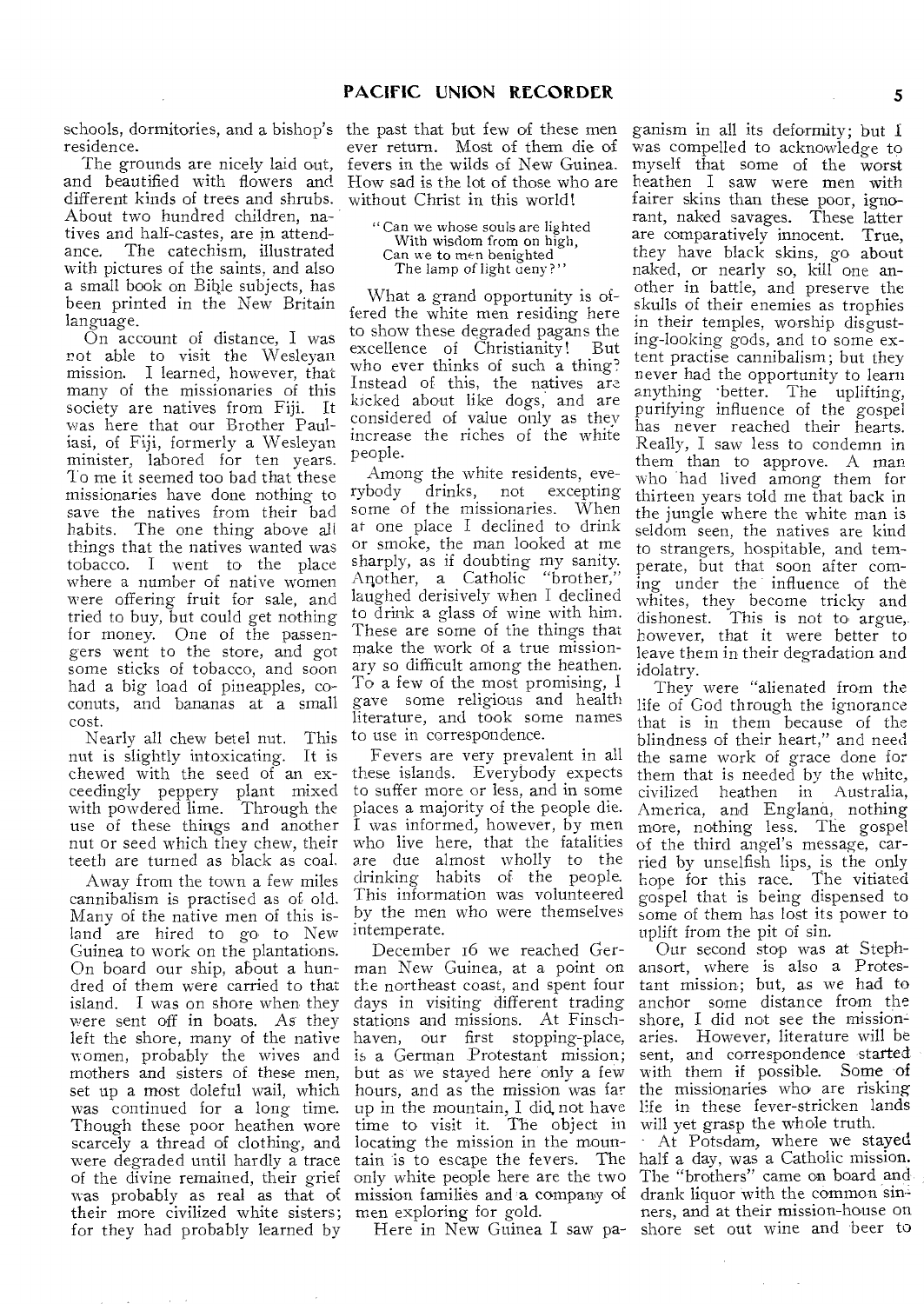## 6 **PACIFIC UNION RECORDER\_**

some who called on them. Here Banda, Amboina, Celebes, and others, who will then unite with the I went out to a native village. Java, but since it is reported that Really, some of the natives look there is plague in Sydney, the govmore like beasts than men. Their ernment of the Netherlands East first request was for "tabak" (to-Indies has forbidden our ship to bacco), in fact, it was about the land at any Dutch port. However, only English word they knew. I expect to stop at these places on The men wore scarcely a shred of my way home. clothing, but the women wore a "lave lava" tied around the hips. This was made of bark shredded, and was eight or ten inches long. The ears were split, and hung with shells, tortoise-shell rings, bone ornaments, dog's teeth, and sometimes with flowers and leaves. Many had four or five holes in their ears, from top to bottom, hung with these trinkets. In the nose were stuck bone or bamboo ornaments. Necklaces of dogs' teeth encircled the neck, from which hung a kind of breastplate made of hogs' tusks and shells.

The hair is long and bushy, resembling a big brush pile. Some wore the hair in a sort of basketwork sheath, extending back almost horizontally eight or ten inches, and terminating in a bushy mop of hair. The various tribes have different ways of wearing the hair.

Their houses are of the most primitive construction, the floor being raised several feet from the ground on piles. In one village at Berlinhafen I saw a tall pagodalike structure, in which they deposit the heads of their enemies whom they kill. The space immediately about the building was tabu, and we were not allowed to look at the heads within. If I had done so, the natives believed that a sickness would come and kill them all.

Their food consists principally of yams, taro, coconuts, with fish occasionally. A fire built in the sand forms their stove, in the ashes of which they roast their food. I saw nothing whatever in the shape of cooking utensils or dishes, knives or forks, though I was told that some have a rude kettle made of clay. Here was savagery pure and simple.

Berlinhafen, New Guinea, was our last stop till we reached Singapore. Here was a flourishing Catholic mission. We had ex-

Thus far the trip has been the pleasantest long voyage I have ever taken. Most of the way the sea has been like a floor, thus giving me opportunity to do some work. For this providential favor, I feel devoutly thankful. At this writing, December 27, we are in the Java Sea, between Java and Borneo, about 710 miles from Singapore. 
E. H. Gates.

## **NORTH PACIFIC CONFERENCE**

## **AN OPEN LETTER**

in the North Pacific Conference—

not much of a national expansion-the same. ist, vet I am sure we shall all see oughly acquainted with, and interested in, the work and workers of our Pacific Union Conference as we have been heretofore in our North Pacific Conference.

Our Roseburg quarterly meeting was postponed three weeks on account of our "Christ's Object Lessons" work among our churches and isolated brethren in southern Oregon. I am glad to report that the work is onward all along the line. I am now ready to start for Coos County to assist Brother F. Bunch on "Christ's Object Lessons" work.

Sister Irish, of Jacksonville, writes that their M. E. minister has purchased one of the books and given a written testimonial that "the chapter on the prodigal son is worth the full price of the work."

At our good quarterly meeting last Sabbath and Sunday six united with the church, four by letter and two subject to baptism. On the third Sabbath of May these two will I find another avenue for serv-

church. B. C. Tabor.

April 22, 1902.

#### **MT. VERNON, WASH.**

I am glad to report that the canvass for "Christ's Object Lessons" is in full progress. The churches that I have visited are having excellent experiences.

In Seattle the church school was closed and many of the younger children report books sold, while children of fourteen have done as well as some of the older members. One brother who had never canvassed, sold nine books in one day. There seems to be a growing desire to do unselfish service for the Master's cause, and our institutions that are in peril.

To Our Former "Visitor" Family sister at Mt. Vernon went twelve It seems a little strange to reach sold twelve books. Another went you through our good "Pacific a distance of twenty miles in order Union Recorder;" and while I am to find territory. Others are doing In Everett and Mt. Vernon excellent work is being done. One miles from home to canvass and

wisdom in our cause expanding one of these sisters to permit her into these Union Conference lines. to take some orders among her We shall now become as thor-friends, as she wanted to assist in One lady, not of the faith, asked so worthy a cause.

An absent member of the Mt. Vernon church writes that he is so busy it is impossible for him to go out and canvass, being employed in the medical mission of Chicago, as plumber and engineer. But he says that as he deals with the business men through the telephone he will use the 'phone to canvass for his quota.

Thus we see that where there's a will the Lord provides a way. Please read first paragraph, page 333, "Christ's Object Lessons," which speaks especially on this principle.

pected to stop at the island of be baptized, with probably four ice; I realize that there are many I find in my own experience so many blessings connected with this work that I praise God for presenting the plan to us. In canvassing I come in contact with people that I could reach in no other way, and also in corresponding with the members of our churches that have moved far from the home church,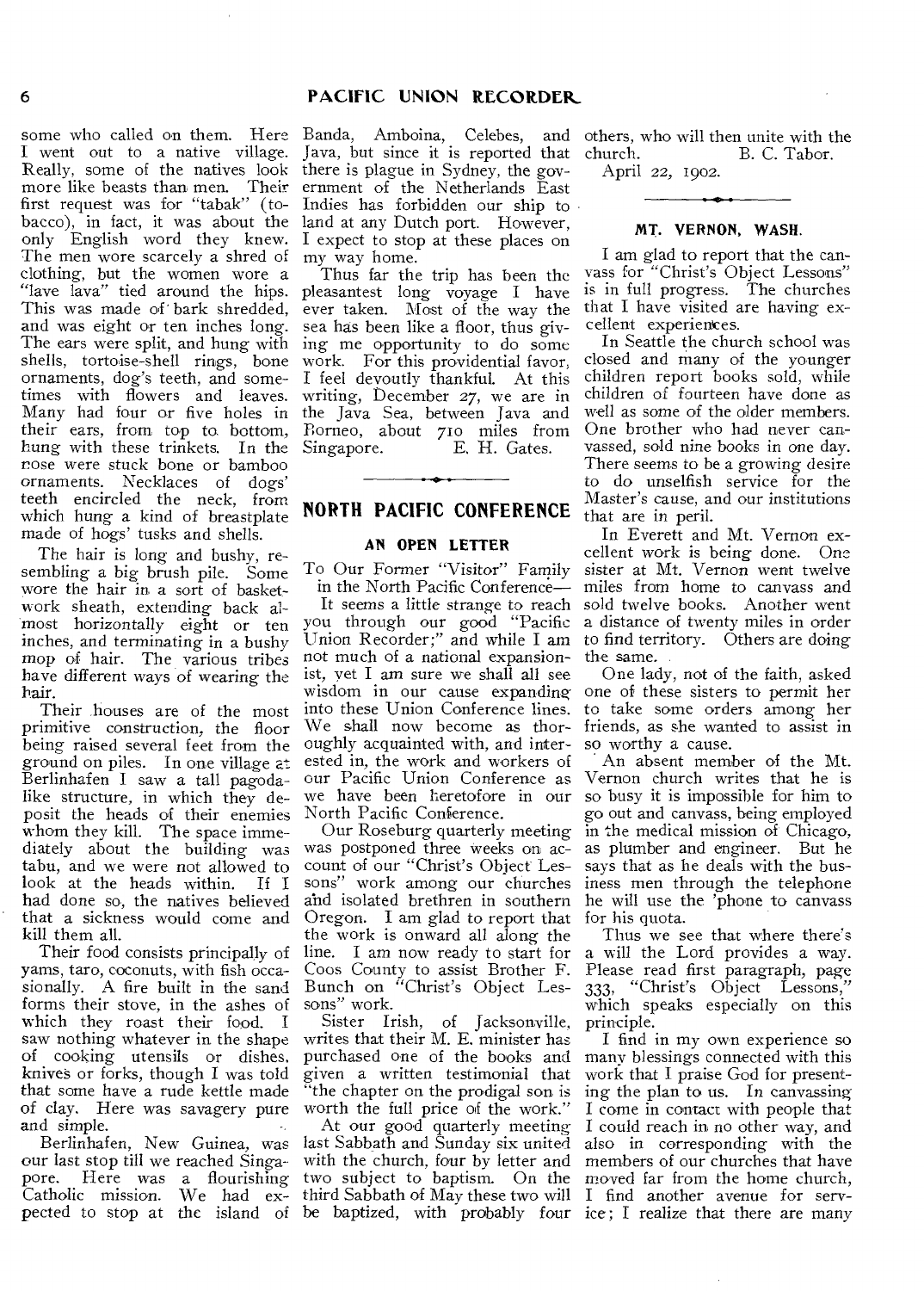opportunities opening up before me for more effective service for the Master.

Brethren, I fully realize that God is as good as His Word in the discharge of this work; when fully accomplished, "we shall see the glory of God." S. W. Nellis. Seattle, Wash., April 21.

## **MONTANA CONFERENCE**

#### **MONTANA**

Elder W. B. White, president of the Montana Conference, in writing of the work in that field, says :—

"The battle for 'Christ's Object Lessons' is on in our conference, and we are very much interested in the work. The last week I have done the first canvassing that I have undertaken for some years, and am glad to say that the Lord has given success.

"Our church here at Missoula has taken hold well, and I think the brethren and sisters throughout the state are taking hold of the work<br>with commendable zeal. Our commendable zeal. workers are all at work in their respective divisions, and we are looking for speedy success."

## **UTAH**

#### **THE WORK IN UTAH**

I have been asked to write some thoughts concerning the work in Utah. and will endeavor as best I can to tell something of the experiences obtained during the three months of my stay there.

First, I will say that it is an exceedingly interesting field, being the headquarters of a huge system of religion, with which I am sure we will have to do more and more as the days pass by. The Mormon Church in its organization is, from a human standpoint, the most perfect system that I have ever met, and the closest counterfeit of the truth as well. It is so organized in all its branches that if one part, even the weakest, should be touched, that touch is communicated immediately to all its parts, and thus the entire strength of the

whole rallies at once to the defense of that part. Surely this is as it should be. The "strong ought to bear the infirmities of the weak."

I arrived in Salt Lake City Jan. 20, 1902. Elder Alway had secured a hall, and, although it was not a very desirable place, being a room upstairs, yet it seemed about the only thing available. Elder Christianson was holding meetings in the Scandinavian language in a suburb of Salt Lake City. There was in attendance at this meeting a lady who has been a prominent figure among the Mormons of Utah for years. She had been a public worker for fifteen years, teaching sexual physiology and hygiene to the Mormon women, organizing vegetarian clubs, etc. She became interested, and in a few weeks began to keep the Sabbath, and later was baptized and united with the Seventh-day Adventist Church.

I think I never witnessed more determined effort to hold any one than was made to keep her from leaving the Mormon Church. The women first attempted to influence her at all hours of the day. Both singly and in groups they would visit her, weep and cry, tell her she was lost, and in every way try to frighten her from the step she was about to take. Next the bishop of lasted until after midnight. Then they took another tack ; they sent word to Elder Christianson to call at the bishop's house on Sunday also called in Sister Sorenson to witness his humiliation. After a few explanations they said they had called him to ask him to defend his position against Judge Tanner, who had been selected by the bishop to present their side. It was finally agreed that they should take fifteen minutes each, and alternate until one or the other got enough, or at least until they had carefully gone over the ground. Elder Christianson was to lead out, and the subject first to be considered was the Sabbath question. Thus they started in, and continued

the ward visited her, and his visit cious than life." Even her own afternoon at 2 P. M. When he talk with her he decided that she arrived there, instead of the bishop was neither insane nor had she he found nine of the high digni-turned from the Lord, so he could taries of the church. They had not be induced to join in the for three hours; then the judge stated that he had an appointment and could stay no longer. The bishop arose and asked that the discussion be continued another day. Here the judge interrupted him by saying that he had no more time that he could spend in that way. Sister Sorenson then arose and said : "Brethren, this talk this afternoon has all been for me, and I thank you all for the interest you have shown in me, but I must tell you that, after what I have heard to-day, I am more convinced that I have taken the right step than ever before; and, brethren, I believe that if you will only confess it, every one of you is also convinced that the seventh day is the only Sabbath of the Lord." Of course, this was a hard blow, and they felt it keenly, but they did not give up. Soon letters began to come to her from all parts of Utah, from friends of years' standing, with whom and for whom she had labored in the twenty years of her connection with the work in Utah—presidents of colleges, bishops in different parts of the state ; in fact, it seemed that every power and influence that could be used was brought into play. It was all of no avail. She had tasted of some of the sweets of God's last message to the world, and it was "dearer and more preson, who had been off on a mission for the church, was written to and asked to visit and try to save his mother. He came; but after one fight against his mother or the truth of God. Every move has only strengthened her in the truth, and I believe that under God she is destined to a large field of usefulness in the work of God in Utah.

> During my stay there quite .a number took their stand for the truth, and many precious experiences were obtained. I shall watch the progress of the work there with a deeper interest because of the opportunities I had to come directly in contact with the obstacles to be met there.

We took up the work of selling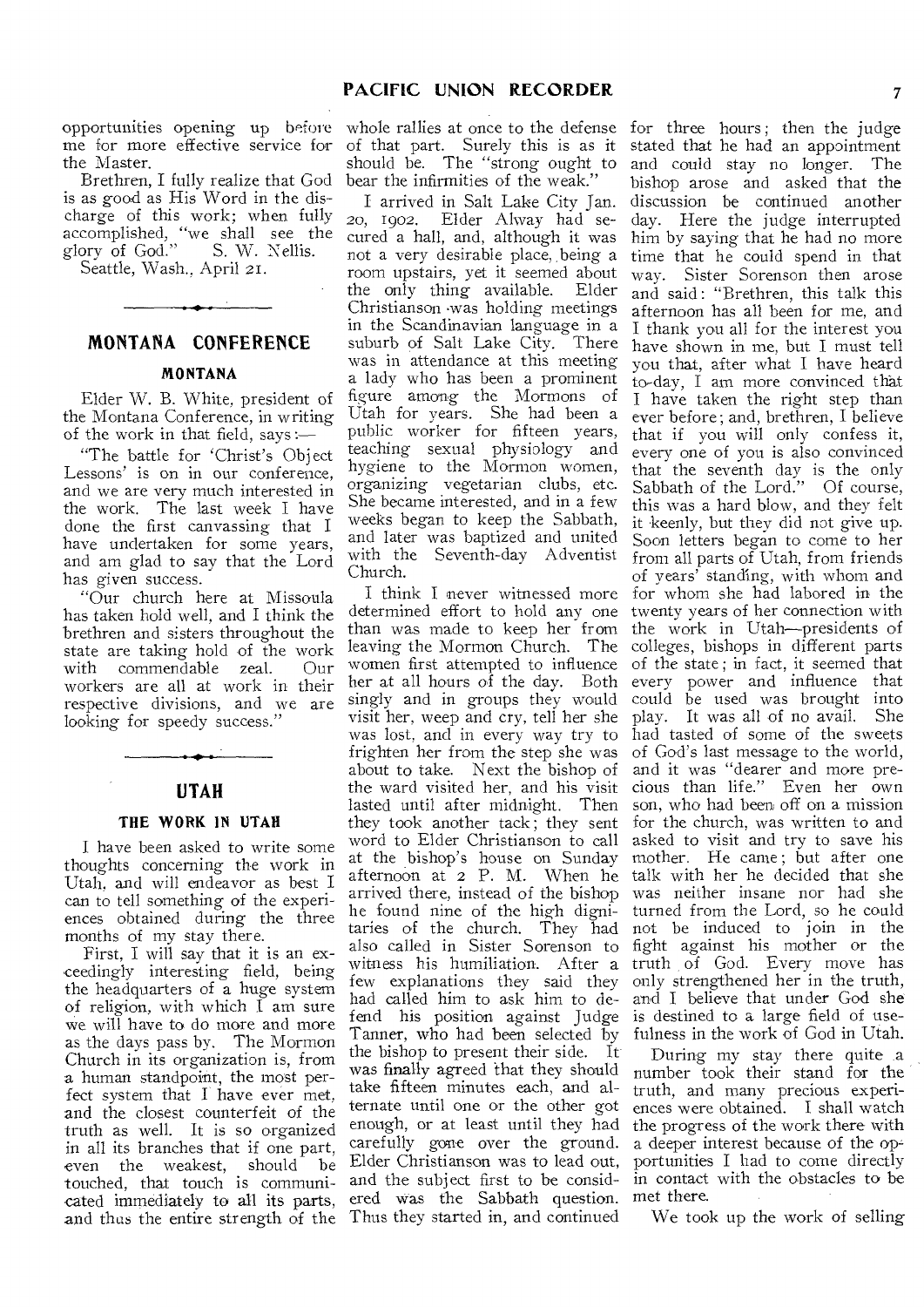brethren there have set June i as the date for their jubilee song. They are already singing their battle song, and I will give it here Johnson, Virgil Rice. for the benefit of the readers of the<br>"Recorder." C. N. Martin. C. N. Martin.

## **UTAH'S BATTLE SONG OF FREE-DOM**

Rolling Back the Reproach

W. A Alway. Lowell Mason. (Zerah, C. M.)

Arise, ye saints, from slumber wake,

And gird your armor on; In holy strife engage thy might Until the battle's won.

Long, long has been the bondage sore; Now break the galling chain:

Let no retreat thy warfare know, Nor fear thy honor stain.

Our well-loved Captain leads the van; We no defeat shall know,

Until we've scaled the utmost heights And laid the monster low.

Not many weeks shall roll their rounds,

Not many suns shall rise, *Until* the song of jubilee

Shall rend old Utah's skies.

Tune 7o, " Hymns and Tunes."

## **ARIZONA**

## **THE ARIZONA CONFERENCE**

At the meeting of the Pacific Union Conference, held at Portland, Oregon, it was recommended that the Arizona mission field be organized into a conference at an<br>early date. Accordingly a ten Accordingly a ten days' meeting was called to convene in Phoenix, Arizona, March 28, 1902, and representatives were present from the churches at Flagstaff, Solomonville, Tucson, and the company at Bisbee. Besides the laborers in the Arizona field, Elder J. 0. Corliss and the writer were present from abroad.

At to A. M., March 31, a temporary organization was formed, with Elder J. 0. Corliss as chairman and J. J. Ireland as secretary. After a full explanation of the importance of the work to be accomplished, the following committees were chosen from the floor by the constituency present :—

On Constitution—J. J. Ireland, C. D. M. Williams, E. W. Webster.

"Christ's Object Lessons," and the Eugene Brown, Mrs. Lena Williams, Mrs. Lorane, Fred Owen.

On Credentials and Licenses-J. 0. Corliss, Mrs. Plotts, Mrs.

On Plans and Recommendations—Mrs. Rudolph, Mrs. W. L. *Iles, J.* E. Bond, Fred Owen, C. D. M. Williams, A. Campbell, E. W. Webster, Mrs. E. W. Webster, W. L. Black, Alejandro Ybrra, Pauline Heady, Mrs. Lena Williams, Adiel Sanchez.

At the second meeting the workers submitted reports of their labors in the Arizona field, which indicated that here and there in this thinly-settled territory can be found honest hearts.

At the third meeting the folloWing constitution was adopted:—

#### CONSTITUTION OF THE ARI-ZONA CONFERENCE OF SEVENTH-DAY AD-VENTISTS.

Article i—Name and Extent,

Section I. Name. This organization shall be"known as the Arizona Conference of Seventh-day Adventists.

Sec. *2.* Extent. This conference shall embrace the territory of Arizona and such other territory as it may take under its watchcare.

#### Article 2—Object.

Section 1. The object of this organization is to secure and maintain the greatest unity and efficiency in the work of the Seventh-day Adventist churches of this conference watchcare over all matters pertaineverlasting gospel.

Sec. *2.* This conference is the representative council of all the Seventh-day Adventist churches the executive committee to appoint within the bounds of its territory.

#### Article 3—Membership.

Section I. This conference shall be composed of the members of such local churches as are and may be organized in any part of its territory, said churches having been accepted by vote of the conference.

On Nominations—Frank Bond, and such accredited laborers as may Sec. 2. The voters of this conference shall be such members in good and regular standing in any Seventh-dav which belongs to the Arizona Conference as are present at its sessions,

be invited to partcipate in its de- liberations.

#### Article 4—Sessions.

The sessions of this conference shall be held annually, at such time and place as the executive committee may determine and designate, as hereinafter provided, for the purpose of electing the officers of the conference and transacting such other business as may come before the meeting.

#### Article 5—Officers.

Section 1. The officers of this conference shall be a president, secretary, treasurer, and an executive committee of five, of which the president shall be a member, all of whom shall be elected at each annual meeting.

Sec. 2. The duties of the president, the secretary, and the treasurer shall be such as usually pertain to such officers.

in disseminating the light of the ing to the interests of the cause Sec. 3. It shall be the duty of the executive committee to determine and designate the time and place of holding each annual conference, which determination and designation must be published in the "Pacific Union Recorder" at least six weeks before the holding thereof ; to call special conferences or meetings, whenever in their judgment it shall be needful, upon the same notice as is required for our annual conference meeting ; to take the general supervision of all labor performed within the conference; and to exercise a general within the bounds of this conference.

> Sec. 4. It shall be the duty of a number of brethren, which shall exceed by one their own number, and shall not have been in the employ of the conference during any part of the preceding year. These, together with the executive committee, shall constitute an auditing committee, to examine and settle all accounts which are presented to the conference at the close of each conference year.

#### Article 6-Churches.

It shall be the duty of each church of this conference to render faithful support to the conference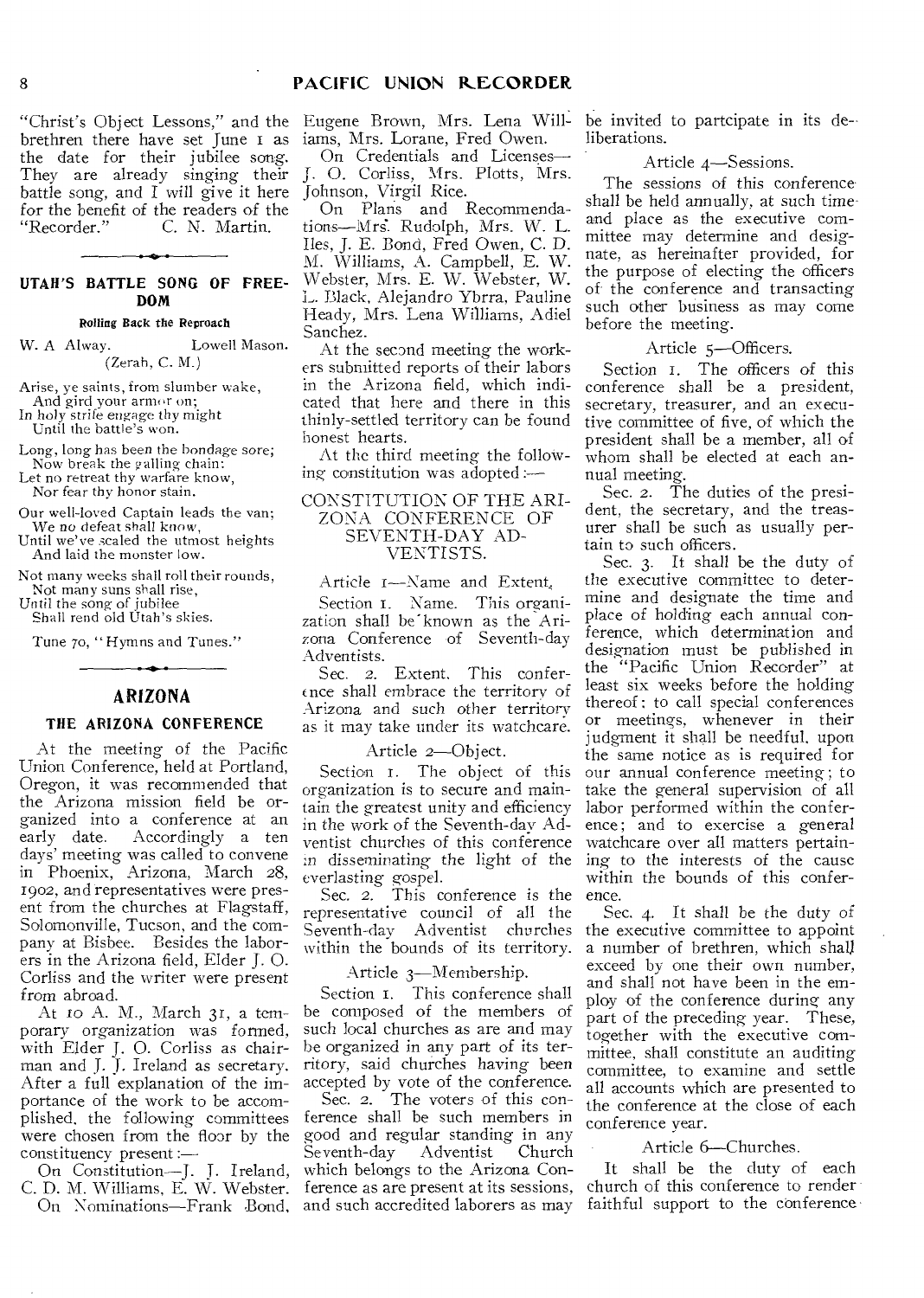work by the prompt payment of its tithes and such other funds as may be set apart for that purpose.

Article 7—Funds.

The funds of this conference shall consist of the tithes paid by the various churches and individuals in the conference, of donations and gifts which shall be made for the work, and such other funds as are proper to use for this work, and these funds shall be dispersed only upon an order signed by the president of the conference.

#### Article 8—Laborers.

Section I. Credentials and licenses shall be granted by the conference at its regular sessions to all its approved laborers, and during the interval between sessions by the executive committee, when necessary.<br>Sec. 2.

Those who may feel it a duty to exercise their gifts in preaching, colportage, or Bible work shall first prove their gifts in that line before asking recognition by the conference.

Sec. 3. It shall be the duty of all the laborers in the employ of this conference to make to the president at the close of each month a written report of the labor performed, together with such receipts and expenditures as are required by the conference.

Sec. 4. This conference shall secure the services of such agents, ministers, missionaries, and other persons as may be necessary to carry on its work.

#### • Article 9—Amendments.

This constitution may be amended at any regular meeting of the conference by a two-thirds vote of the members present, provided that such an amendment shall not conflict with the constitution of the Pacific Union Conference. It may also be amended at any special session, provided that notice of the proposed amendment is given in the call for such special session.

At the fourth meeting the committee on plans and recommendations presented the following re port, which was adopted :-

churches plan to have churchschools.<br> $2.$  We

recommend that

churches in Arizona accept the responsibility of disposing of our quota of "Christ's Object Lessons," of six books per member, and that the officers and laborers plan for an earnest campaign, beginning Monday, May 5.

3. That the Arizona Conference assume the financial responsibility of this field from Jan. 1, 1902.

4. That the surplus funds accruing from the sale of our publications be placed in the conference treasury at the close of each year.

The following officers were nominated and elected : President, E. W. Webster, Phoenix, Arizona; secretary and treasurer, Mrs. Pauline Heady, Winslow, Arizona; executive committee, **E.** W. Webster, C. D. M. Williams, W. L. Black, J. E. Bond, and E. A. Brown.

The recommendations of the committee on credentials and licenses were adopted, as follows :—

That ministerial credentials be granted to J. E. Bond and F. S. Bond.

That Mrs. E. W. Webster, Mrs. Lena E. Williams, Mrs. W. L. Black, and Mrs. W. L. Iles receive missionary credentials.

That C. D. M. Williams and W. L. Black be ordained and receive ministerial credentials.

The conference committee organized immediately for active work, by arranging that Elder E. W. Webster should act as the missionary secretary. Brother C. D. M. Williams was selected as the secretary of the educational department, which includes the church-school, Sabbath-school, and young people's work.

The work with the book "Christ Object Lessons" was quite carefully considered, and Elder E. W. Webster assumed the responsibility of handling the work with the Phoenix church. Brother W. L. Black takes the direction of this work in Tucson and Solomonville churches, Brother C. D. M. Williams for the Bisbee company, while Brother J. E. Bond will look after the circulation in the northern portion of the territory.

seed was scattered, which, if it is followed up, will furnish considerable work for the members of the Phoenix church.

At the close of the preaching service Sabbath afternoon, April 5, Brethren C. D. M. Williams and W. L. Black were set apart to the gospel ministry by the laying on of hands.

The population of Arizona is about 'evenly divided between the English and Spanish-speaking people. Our work among the latter class has a good foundation, and we expect it will grow rapidly. There is another class of citizens in Arizona that should not be overlooked by the workers of that field, and they are the natives of the country, or the Indians, of whom there are at least twenty-five tribes. The population of this nationality is larger in Arizona than in anv other state or territory outside of Indian Territory. Many of these people are industrious, and every effort should be made to introduce the message among them.

Thus the work of another conference has been started, and we believe that the tender and willing spirit which was manifested by the brethren assembled at the general meeting in Phoenix indicates that they have made God's cause their own and will labor individually and collectively for its upbuilding and advancement in that field.

J. J. Ireland.

#### **TO THE EYE OF FAITH**

I. We recommend that all our were held from evening to evening, some other day not distant, will The preaching services, which fair to-day, and to-morrow, or were fairly well attended, and while surely usher in one that is fairer the meetings continued less than and brighter, even a morning withtwo weeks, it is believed that much out clouds.—Episcopal Recorder. Only to the Christian is the world very fair to-day as well as yesterday. He knows that change must come, and knows not what a day may bring forth. But the reflection does not disturb him, because it is accompanied with the knowledge that his Father still rules and does according to His will among the children of men. He alone<br>has the assurance that "all the assurance things"—yes, every event—shall work together for his good. To the eye of faith the world is very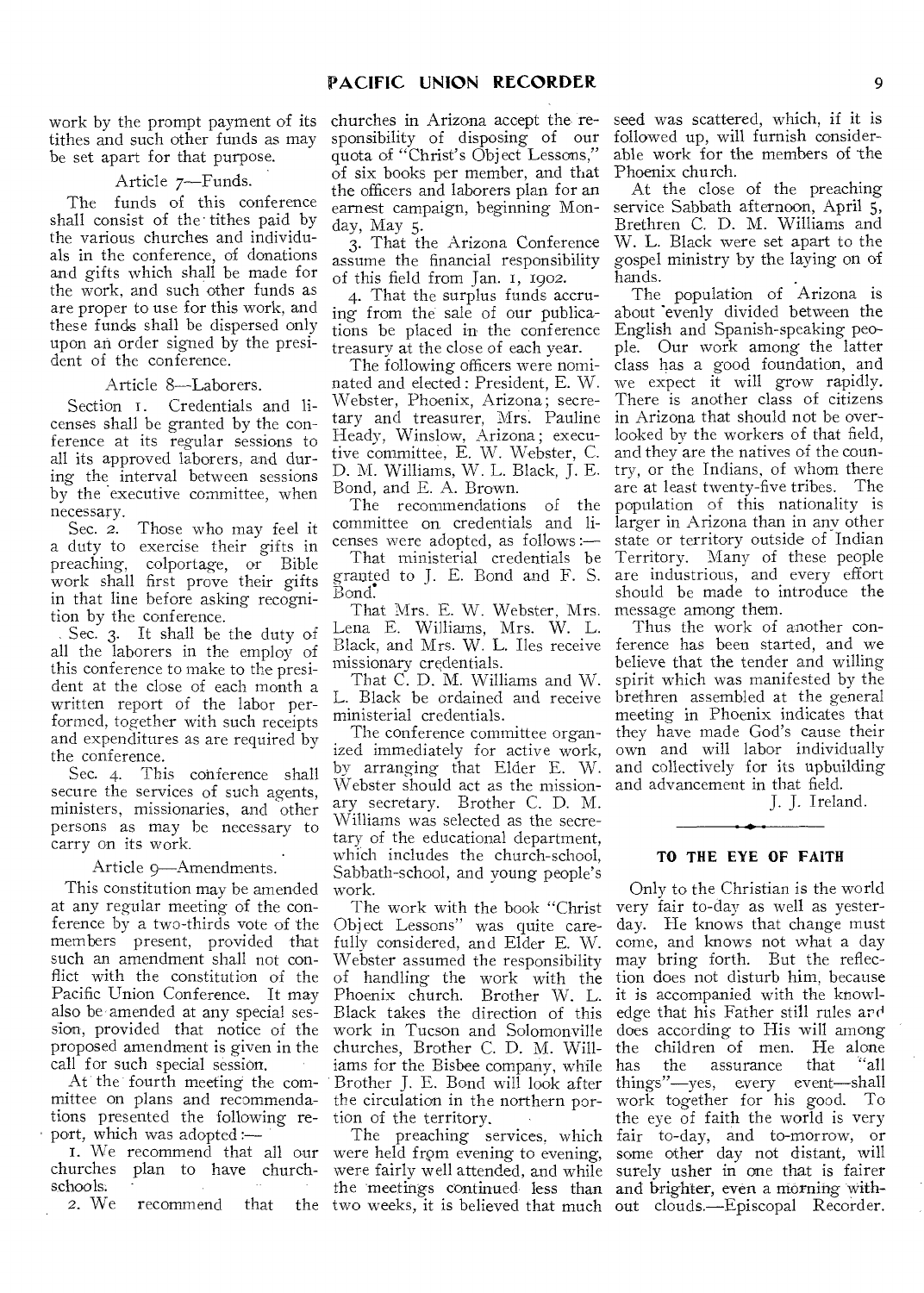## IG **PACIFIC UNION RECORDER**



#### **110W THE SABBATH-SCHOOL COULD BE IMPROVED, FROM A PUPIL'S STANDPOINT**

It is always easier to suggest a reform than it is to carry it out. My knowledge of a Sabbath-school has been limited to one small school, but as the general program is much the same in all schools, perhaps my suggestions may be applicable to other schools as well as ours.

We all know that the success of a Sabbath-school depends upon the Spirit of the Lord that is in it, but I may be able to suggest a few points on the mechanical part.

My first point will be in regard to the singing. I think that the songs should all be selected with a view to the lesson of the day, and especially should they be adapted to the children. Most of the selections should be those that the children will enjoy and will be able to take part in. Too often the songs are selected regardless of the topic for the day, and are such that the children can not sing, and, having nothing to interest them, they become restless.

Next, how can the benefits derived from the secretary's report be increased ? Very little interest is felt in the secretary's report. Very likely the reports read Sabbath after Sabbath by the secretary go unnoticed by most of the school. If asked of the attendance or donations, they would doubtless be unable to tell. If, after the secretary's report is read, the superintendent should ask a few leading questions upon it, it would help to turn the attention of the school to it and make it more beneficial.

My third point is in regard to the review. It should be short and to the point. It should be of such a nature as to bring out the leading points in the lessons, without going over the entire lesson, as is sometimes the case, using the same questions that were asked the previous Sabbath.

importance, is the recitation of the ings." Each paper received its lesson. In this I think much better results would be attained if the teachers were to prepare the lesson beforehand in such a way that when they come to the class it will he without book or paper, for a pupil will find the lesson much more interesting if the teacher gives his or her own questions on the lesson and does not look at the paper. I think the pupils should have their lessons so thoroughly that they can recite without referring to their book, and also be able to give the most important texts in the lesson if asked to do so. I hope that we shall all seek to bring about such a thoroughness in our study as will greatly increase the interest and benefits of the Sabbath-school.

Florence Peugh.

#### **CONVENTION HELD IN BAKERS-FIELD APRIL 26, 1902**

The convention was composed of the Bakersfield school and delegates from the school at Glennville. The first session began at 2 P. M. After prayer the chairman read John 15 :1-17. Papers were read, on the following subjects: "The Work the Sabbath-school Should Do for Its Members and Others ;" "Daily Study of the Bible Necessary ;" "Kindergarten Work," Lizzie Gregory. After each paper an interesting discussion was held, and many interesting and valuable thoughts were brought out.

Especial mention should be made of the children's part. They gave several recitations and songs, which were a credit to themselves and to the school. This closed the first session.

## SECOND SESSION

Last, but by no means least in crease the Sabbath-school Offer- enjoy and use things divine is de-After singing, Edwin Peugh, of the Glennville school, rendered a solo, which was much appreciated. The following papers were read and discussed : "How to Improve the School from the Standpoint of a Scholar," and "Duty of Each Member to the School." An article was read on "How Teachers May Be Trained to do M6re Effective

share of attention, and all felt that if the light gained was lived up to in our schools, they would be nearer what God designed they should be. Special credit should be given the little school at Bakersfield for its energy and ability. The church was very prettily decorated with green branches and *roses.* Three or four sisters planned the convention, and worked hard to make it a success, and we feel it was a de-<br>cided success. Mina Mann. Mina Mann.

#### **NOTICE TO YOUNG PEOPLE IN THE CALIFORNIA CONFERENCE**

As many young people's societies have been organized within the last three months, I think it possible that all may not have reported. The quarterly report blanks have been sent all societies we have on our list, but if any have been organized, and have not received their blanks for reporting, will the secretary kindly write to the undersigned? We are anxious to have a complete list of all young people's societies as soon as possible. W. S. Sadler,

Supt. Young People's Work. 905 McAllister St., S. F.

#### **THE KINGDOM OF HEAVEN WITHIN THE SOUL. NO. I**

Work." An interesting discussion if we sat at His right hand, and was held on "How We May In-that our capacity to appreciate and Let us have a Bible study concerning the Christian's privileges here on earth. Our capacity for receiving the joys and blessings of heaven is the only gauge that determines how much of them we can have. To-day, right where you are, it is your blessed privilege to enjoy just as much of heaven as you would enjoy if you were in the courts above. It seems almost too good to believe, but it is a great source of consolation and encouragement when you can stretch your faith far enough to accept it. This must be remembered, that the goodness of God, who has given His Son to die for us, is such that at this very moment we are enjoying just as much of the divine blessing, peace, joy, and happiness as we would be enjoying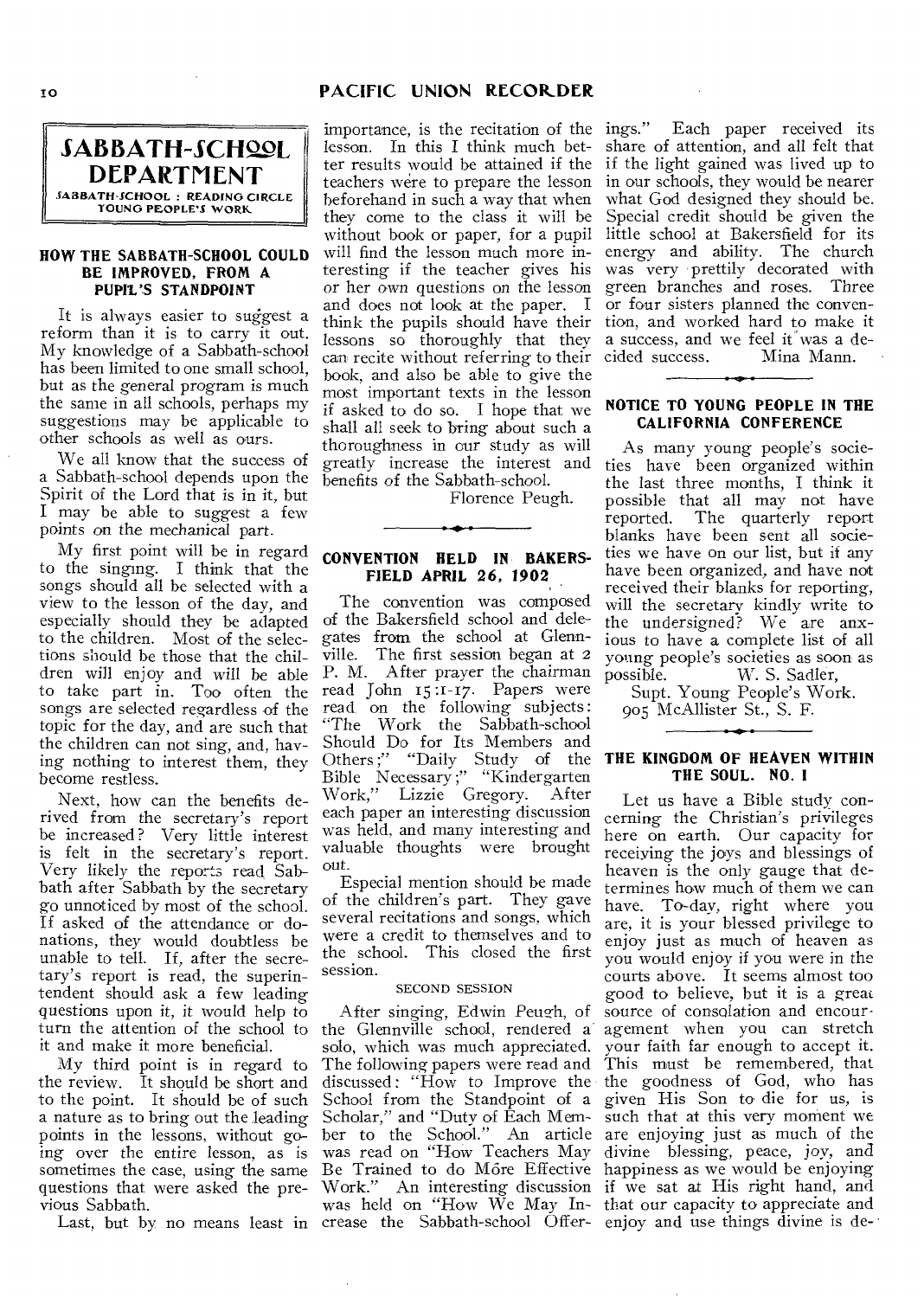veloped to the extent to which we also getting us ready for the fulmake use of them down here, to- ness of heaven, and is day by day day. In other words, by faithfully using our capacity to enjoy heaven things over there that we are preon earth to-day, we develop a pared to appreciate. Should we greater capacity to enjoy heaven on earth to-morrow, and so on, day by day, till, by and by, our characters will become so surcharged with things heavenly that it will be consistent for God to take us within us down here, now, that never be any more complete than to heaven.

"And when Jesus saw that he answered discreetly, He said unto him, Thou art not far from the kingdom of God." Mark 12:34. kingdom of God." When Jesus saw that this man had an understanding of things which enabled him to answer discreetly, He said, "Thou art not far from the kingdom of God." What is the kingdom of heaven?—It is the place where the King of heaven reigns. Who is the King of heaven?—Christ. Then the kingdom of heaven is the place where Christ, the King of heaven, rules. Then wherever Christ is permitted to rule supreme, there is the kingdom of heaven. So this man was not far from yielding his heart to Christ, and therefore was not \_very far from the kingdom of heaven. Turn to Luke 17:21: "The kingdom of God is within you." Have you yielded your heart to the King of heaven? Have you consecrated the energies of mind, body, and soul to God? Then the kingdom of heaven is within you. Christ rules supreme; He is the King of heaven; and where He rules supreme the kingdom of heaven is. Then, to-day, though we are not in heaven, we may have the assurance that the kingdom of heaven is within us. While it is not yet our privilege, owing to our limited capacity, to be in the heaven over there, yet it is our blessed privilege to have within the soul down here a foretaste of the heaven we are to enjoy by and by.

While the Lord knows that we are not ready yet to go into the kingdom over there, owing to the fact that our capacity for obedience and appreciation has not been developed to the point that would warrant God's taking us over as He took Enoch and Elijah, yet things ready for us over there is by Satan as the One who is trying joy. Whose joy do we have in

putting into our hearts all of those get more, we should not be able to enjoy it. If I were in heaven this very hour, I would not be hap-trumpet, and it can be said of us pier than I am here. It is the that we are without spot and blemgetting the kingdom of heaven gets us ready to go into the heavenly kingdom by and by.

Now turn to Eph. 1:6: "To the praise of the glory of His grace, wherein He bath made us accepted in the Beloved." Where is the Be loved?—He is in us. Who is the King who rules in us?—Christ. And. God hath made us accepted in the Beloved. Are we accepted now, or will He make us acceptable by and by?—We are accepted now, to-day. We are accepted today just as much as we will be when we get into the kingdom over on the other side. When the kingdom of heaven gets into you, my brother, my sister, you are then accepted into Christ just as much as you will be when you get into the kingdom of heaven. "For if there be first a willing mind, it is out? When the Lord says "all" accepted according to that a man He means just what he says—all hath, and not according to that he you can receive. He will take all hath not."  $2 \text{Cor. } 8:12$ . See on the joy there is, all you can have, what a little point this whole mat-<br>ter turns. You have a willing You have a willing. mind to-day. That is accepted according to the capacity to enjoy the heaven you have, not according to the capacity you do not have. It is accepted to-day in Christ.

That brings us over to Col. 2:10. "Ye are complete in Him, which is the head of all principality and power." See what this acceptance in Christ means. Think for a moment. First, the kingdom of heaven is within you. We are made acceptable in Him; and with the kingdom of heaven within us, and being accepted in the beloved, then "in Him" we "are complete." of heaven on this earth that he is prepared to enjoy. God is giving heaven to people rather than trying to keep people out of heaven. The very God who is trying to put

to keep souls out of heaven. The devil is a perverter, a deceiver, and a liar, even from the beginning. We are just as complete in Christ to-day as ever we will be, although "it doth not yet appear." When Gabriel shall blow his ish before the eyes of God, we will we are to-day in Christ. Out of Him we are nothing; but "in Him ye are complete." When clouds hang heavy over our souls, what a blessed thing to know that, while to the eye of sight we appear to be all a failure, to the eye of faith we "are complete in Him." Oh, if we could only see that truth and hold onto it! Let our faith s:agger not. Let us reckon it is so, because God says it is so. It will appear by and by.

I have said that if I were in Leaven to-day, I would not have a bit more happiness than I have down here. Turn to Rom. 15:13: "Now the God of hope fill you with all joy and peace in believing." When you are filled with all joy, is there anything left now or ever, and He will fill you full of it. Is there any more joy than "all joy," even in heaven? Then if I am filled with all joy on earth, I could not have more, even if I were in heaven above. And, moreover, He says: "I will not depend upon you to do it; but if you have a willing mind, I will fill you with all joy. I can not get all the joy into your small experience, but I can fill you full of 'all joy.' " That is not saying but that when I get next to the throne I shall have gone through such an experience as will have greatly increased my capacity to appreciate and enjoy the things of heaven.

that same God who is getting heaven into the soul is represented for us than that. His joy is real A willing mind brings to man all unto you, that my joy might remain "These things have I spoken in you, and that your joy might be full."  $John = 15:11$ . What does He do with this "all joy" ?—He fills us full, now, to-day. If we were in heaven Be could do no more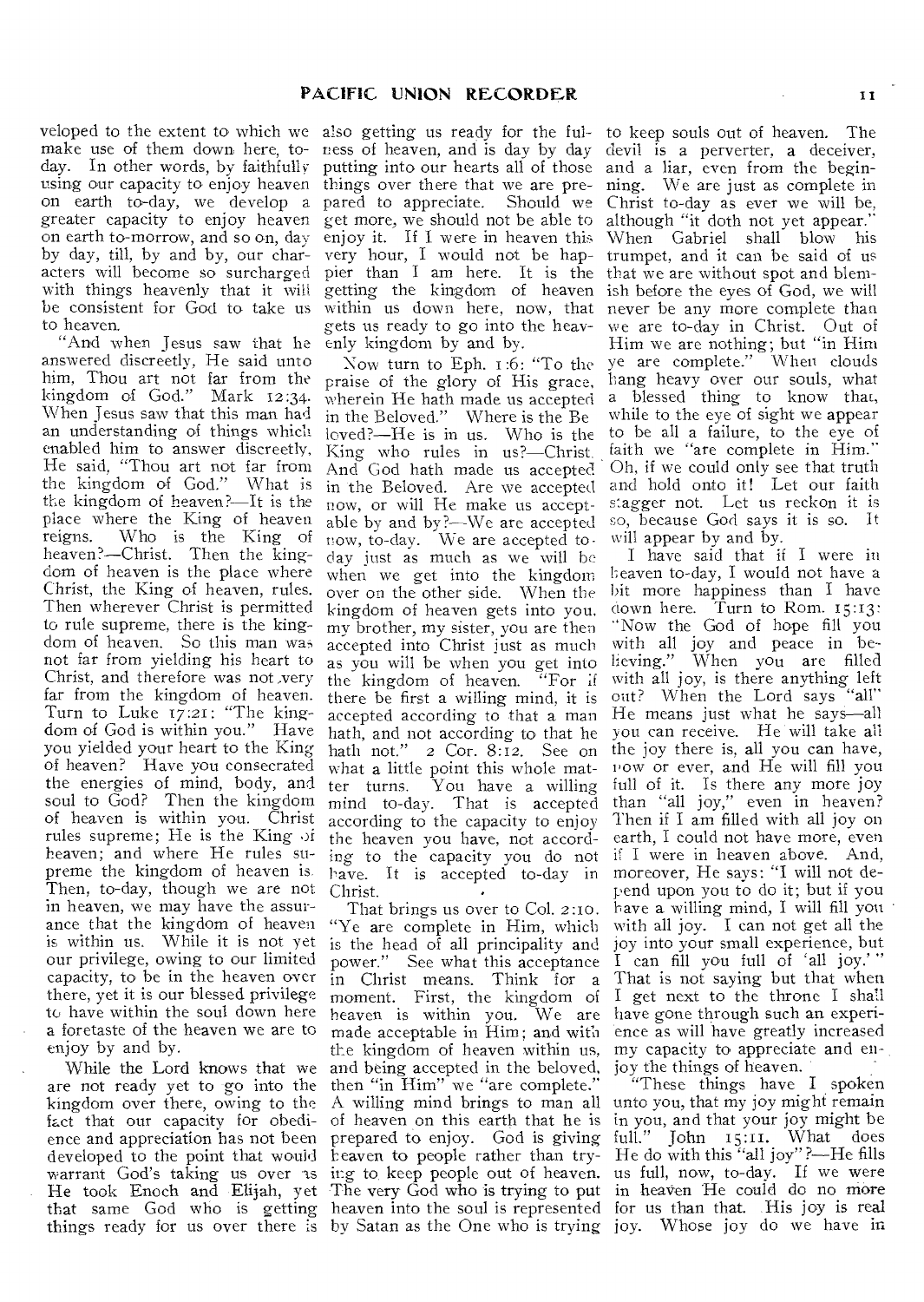heaven?—Christ's. He fills us with all joy. Now, then, I am just as joyous to-day as I would be if in heaven; that is, as far as my own soul and experience are concerned. That does not indicate that we may not increase-our capacity to rejoice, but if I am growing in the knowledge of our Lord Jesus Christ day by day, will I not probably have more joy to-day than I had yesterday; more to-morrow than I have to-day?—Most certainly. It all begins down here, and goes on throughout all eternity.

W. S. Sadler.

#### **YOUNG PEOPLE'S SELF-DENIAL FUND**

In another part of this issue of the "Recorder" will be found an account of plans for the establishment of a dispensary for the treatment of the sick and poor in San Francisco. Now, we want the young people of this state to help us in establishing this work. The young people of San Francisco and Oakland have voted to establish a self-denial fund; to take the money that young people so often spend for candy, chewing-gum, ice-cream, and other things more or less harmful to health, and with this money create a self-denial fund, to help in the establishment of the dispensary. Who will join us in this grand work? Will not all our young people take hold? Save your nickels, and help us to get the work established as soon as possible. More will be said at another time about where to send the money, etc. All who will take hold of this matter will be surprised at the end of six months to see how much they have been able to give to the cause of helping the poor and the suffering.

W. S. Sadler, Supt. Young People's Work.

#### **A RELIGIOUS LIFE**

A religious life is not a thing that spends itself like a bright bubble on the river's surface. It is rather like the river itself, which widens continually, and is never so broad or deep as where it rolls into the ocean of eternity.— Lutheran.

## **OUR GREAT NEED**

[Address delivered by E. R. Palmer at the Union Conference, Portland, Oregon, March r, 1902, 7:3o P. M.]

Our need is for *men* who can go out into any department of service and take hold and lift. The cause of Christ to-day wants working men—men who can come into close touch with the needs of a lost world.

I was talking with an old friend the other day concerning old times and the boys with whom we went to school. The questions came up, What has become of this one and that one, and in particular of those who have been drifting for years? After finishing school, they were ready to be picked up and given a 'place in the work, and if the conference had only appreciated their abilities, they would have been picked up and put to work long ago. **I** do not take stock in any such thing. I admire the young man who went to college, took the A. M. degree, and after going home, hired out to cut corn at fifty cents a day. But that man did not stay there very long. He was soon called to take an important position in one of our colleges. We want men who are willing to take hold anywhere, to do anything that their hands find to do. There is no other need that perplexes us so much. We sometimes think if that which he hath given will He we had money we could get along. pay him again." That is a bankbut we would get into just as bad a fix as we are now in, unless we have the right kind of men—men who can go to work, and do anything anywhere.

I read in Dan. 6:3; "Then this Daniel was preferred above the pi esidents and princes, because an excellent spirit was in him; and the king thought to set him over the whole realm." Because an excellent spirit was in him, he was called to be prime minister of that country. You would naturally expect we wish to be blessed, we must imthe qualifications of the man to be part them. When we have learned something like this: He was a fine to give our means and our lives orator and a great statesman. a willing sacrifice for service, we But the Spirit of the Lord, in summing up his qualifications, said, "An excellent spirit was in him."

I have often wondered why onehave no great sympathy for the un-of that, but our need is *men* who

employed. I do not speak to reflect upon them; but there is work for every man who is *willing* to work. The trouble is there are so many men like Dickens' Micawber, always waiting for "something to turn up." What the Lord wants is men who will take hold and turn something up.

Every gift that God bestows upon us is given to us that we may give to others. "Who comforteth us in all our tribulation, that we may be able to comfort them which are in any trouble, by the comfort wherewith we ourselves are comforted of God." God *gives* us blessings that we may be blessed by the act of imparting, and we are blessed only as we impart that which is given to us. We can never be blessed by the gifts of God until they pass through us out to others.

half of the people in the world are to give his personal service in its rushed with work and the other behalf. Our need is not for more half are looking for a job. I organization, or more of this and The other day **I** spoke of having fifty cents when I put it in my pocket. Yet, is it mine—if I spend it? I can deposit it in a bank, and you say I have it, but I haven't. There is a bank, however, in which that fifty cents may be deposited that makes it worth a great deal to me. " I will tell you what the payin-slip of that bank is. Prov. 19:17 : "He that hath pity upon the poor lendeth unto the Lord; and ing system where you can pay a dollar in, and draw on the bank to that amount. That is a safe bank, one in which good interest is paid. The Lord says He will pay some thirty, some sixty, and some an hundred fold. Do you know of a bank that, when you deposit a dollar, will pay you thirty dollars? So you see you have the money when you give it away. It is so with all of God's blessings. If we want them in the highest sense, if have learned how to receive God's blessings. The remedy for our situation in the book work is to get every man, woman and child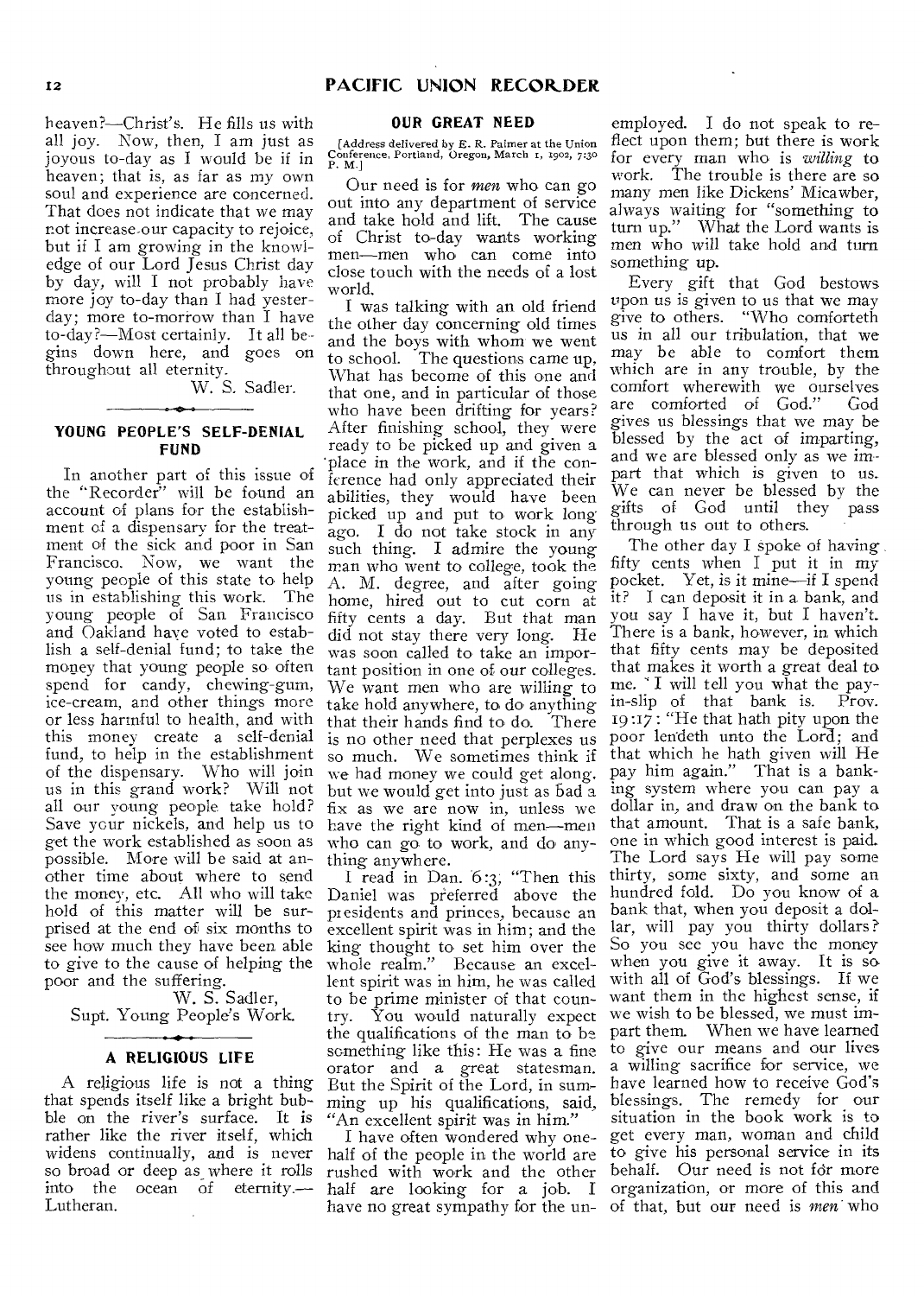will consecrate themselves to the went back and counseled over it, lets Jesus Christ into his heart, will Lord 'just now.

In Australia we say, "We want men who love souls instead of sovereigns.'

I think it was Charles Wesley who said, "Give me one hundred men who fear nothing but God, who hate nothing but sin, and who are determined to know nothing but Jesus Christ and Him crucified, and I will set the world on fire." If we can have one hundred men who will consecrate their lives to His service, we will find in this the redeeming feature of the book work. Diogenes knew the world' need when he lighted his lantern, and walked about the streets of Athens, in the daytime, looking for a man. We, too, are looking for *men.* 

I read in the manual for canvassers that there should be one hundred canvassers in the field where there is now but one. I have very carefully computed the numbers, and find by multiplying the number of canvassers we have in each state by one hundred that the number just about equals the entire membership of each state. When that fact dawned upon my mind, I blessed God, and said, "We have them all.'

work started. I was only a boy, and have grown up with it. I was in the book work when the only subscription books we had were the "Marvel of Nations" and the old volume of "Great Controversy." I saw the work rise until it became strong in the United States. But during the past few years it has been running down in our hands. I have tried to recall the turning-point, and I believe I know where it was. It was at the time of the state agents' convention at Battle Creek in 1893, when we met to consider the interests of the book work. We all put ourselves together, and convinced ourselves that our books were from twentyfive to fifty cents too high. We -met in the Review and Herald Of fice chapel, and the canvassers presented their plea for a reduction in the prices. The publishers told us that if the books were reduced one cent per copy they would lose a half cent per copy, and we did not get the reduction. We ing a dry time; but the man who just \$2.00. Hard times are no ex-

and decided that we must have cheaper books, and we got them in a hurry. We began to sell them, and our book work began to go down from that time. The agents got to thinking that they had to have cheaper books, and "as a man thinketh in his heart, so is he."

The book work has gone down in every state that has adopted that policy. The reason for our wanting books lower in price was because we did not appreciate the value of those we had. I do not believe in the policy of cheaper books. I am ashamed that I lent my influence toward a reduction in the prices, and I repudiate it.

I remember when our book believes that or not, but if he does Southwestern Union Conference selling a little book for \$4.50, that cost only about twenty-five cents. The book contains one hundred prescriptions written by eminent physicians. One of our brethren said to him that the price of his book was too great. He said, "Why, it is worth more than \$4.50, for you would have to pay one dollar for each prescription if it were secured direct, and at that rate the book is worth one hundred dollars." I do not know whether he he can sell the book. If you believe that "Great Controversy" is worth \$2.50, you can sell it, and if you do not, you would better get into some other business. We can not compute the value of our books in dollars and cents, and when our agents appreciate the value of the books, they can sell them; and until that time, we can not sell them. We may change the price, we may change the organization, we may fix up some other method of doing it, but we will be brought back to the same place where we began—where we reed *men.* 

It is not easy to defeat a man who can not be defeated. There is no man so weak as the man who "can't," and no man so strong as the man who "can." "As a man thinketh in his heart, so is he."

The man who lets the hard times get into his heart, is having a hard mother away out in Nebraska, in time, and the man who lets the which she sent her a present of drought get into his heart, is hav-

have a joyful, prosperous time.

Can we sell books where there is no money?—Certainly we can. The man who goes out with no better prospect before him than the success of the wheat crop, is liable to fail. If the crop fails, he fails. But if he goes out knowing that his success is a gift from God, he will not make a failure, unless God fails, and He has never done that.

There is a man down in the We have looked for smart men, The man who goes out with Jesus Christ enthroned within his heart can never fail. What I want to see is our book work and our tract and missionary work placed upon this basis. It has been upon the money basis long enough. for men with a long tongue, but now we are looking for men—men whose hearts are right, men who know how to reach up and take hold of the resources of God.

> The hope of our book work in the future rests in God and not in the crops. I have no hope in the book work if we are simply to rely upon human circumstances, and if we are to be creatures of circumstances. The hope of the book work is with men who know how to plead with God.

> I think you have now discovered the secret of how to sell books where there is no money. When I was canvassing once, I came across a lady whose husband was a drunkard. No money ever came into her hands. She told me her husband bought the things that they had to have, and she never received any money, but she felt that she needed the book for the sake of her soul. I told her to make the matter a subject of special prayer during the next three months, and I would do the same; for the Lord has plenty of money. I then took, her order, and with that understanding, I ordered the book from the tract society, and I did not say, "Probably I shall have a book left," either. When I went to deliver the book, the lady met me at the door with a smiling face. She said she had just received a letter from her \$2.00. The price of the book was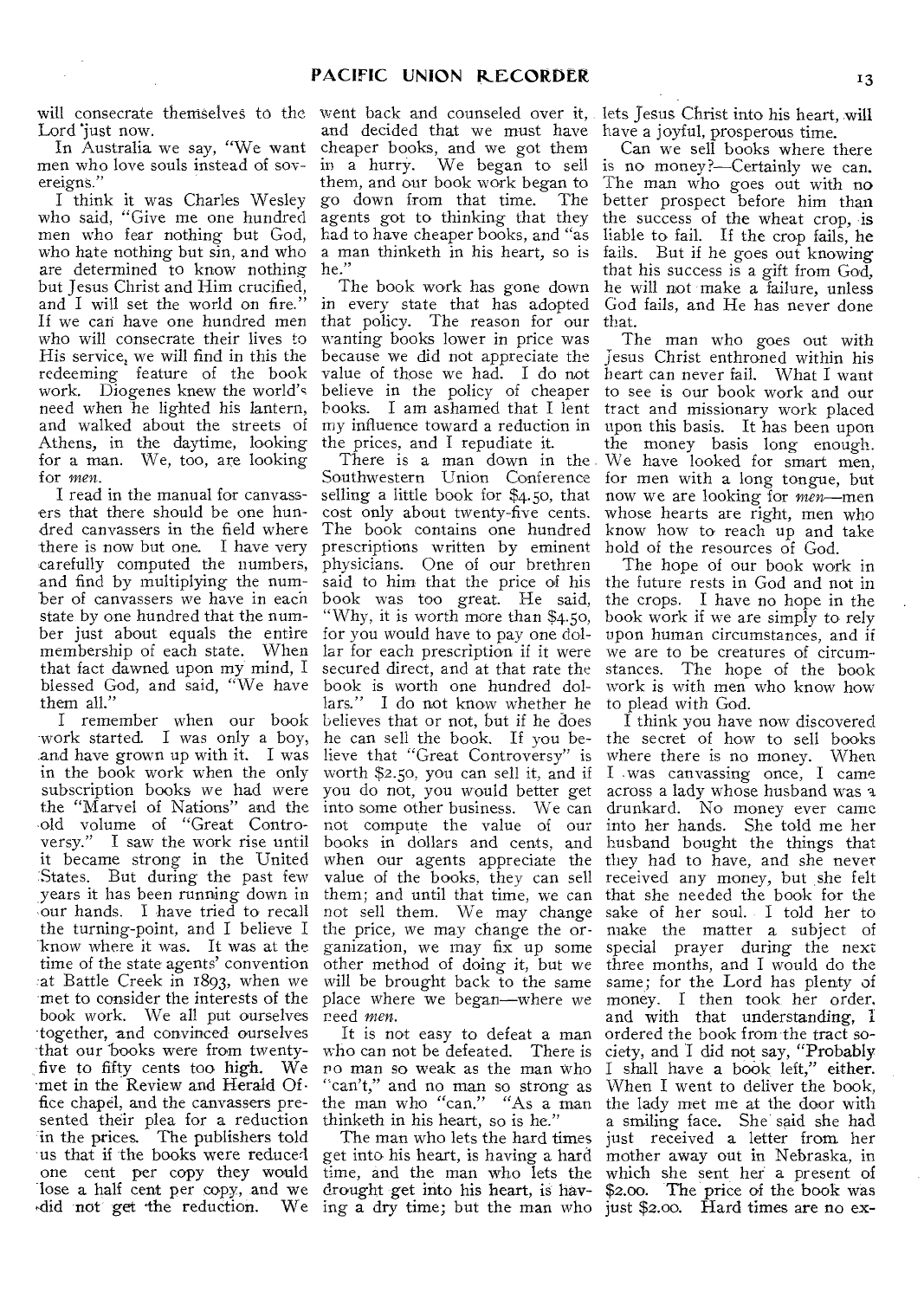cuse, for there is plenty of money. We want to see more of our agents going from house to house doing work in that way.

We often hear the excuse that "the territory is burned over," but there is no more wicked, no more self-condemning sentence, no greater fallacy that can be uttered. "Paul planted, Apollos watered." The agent does not burn the territory, he waters it. The ability to buy books is to be cultivated by every agent. The hardest man that you can find to sell a book to is the man who has bought an unabridged dictionary or a family Bible and has been told by the agent that everything is in it.

In the colony of Victoria, Australia, the book business was "finished"(?) several years ago. I will speak of the city of Bendago. We sold some six or eight different books. Of the first we sold approximately 250 copies; of the second,  $375$ ; the third,  $450$ ; the fourth, 625; the fifth, 750; the sixth 85o; and the last one, i,000 copies, and the territory was done! Why? —Each succeeding book had had a larger sale than any before it. Every one said that the people were so prejudiced that they would not buy any more books now. This is all wrong. It is not necessary for this work to stop or ebb. The trouble with our book work has been in our heads and hearts and not in the territory. The territory is white already for the harvest, and until we get our heads and hearts right, the book business tration of Brother Daniells about will stay where it is, or go further the darky preacher who took for down.

We sent an agent to Ipswich. He was met at the boat by the director of the mission field, who said, when he learned where the agent was going: "I am sorry you are going there. We held a tentmeeting there three years ago, and the people are so prejudiced that you can't do anything." That district director killed that canvasser right there. He went on to Ips-in the book business—a growth in wich, and walked up and down the a night. I want to see a steady, streets for two days, but did not enter a house; and he saw(?) that what the director said was so. He came back to the office, and asked go into the canvassing work ?" I school. The education obtained in why I sent him there. I said, said: "I will not guarantee you five this practical way may properly be "Because it is the best territory in cents a week. You will get all termed higher education."

in his heart, so is he." It is time to drop the sophistry of men, and begin to believe in God. Let me say to you all, don't talk to the workers in the light of outward circumstances. "All things are possible with God." Don't believe that when you have sold six or eight books in one state the work is done.

The New Zealand territory also failed up at one time, and the president of the conference went over to the union conference in Australia, and his plea was for four of our best agents. They said, "Our men have all run out, they have all come over to Australia, and we have only one man left in the field." The president said, "We have sat down [and I did not doubt that part of it], we have sat down, and thought over every man in the field, and there are none that we can take out of the churches; and what can be done?" I said, "Get a new state agent." They said, "Whom shall we get?" I said, "Take the only man left in the field, and make him state agent." They did this, and that agent went to work with four young men to train them for service. He took them into the field, and went with them. When he had them trained, he left the best one of the four in charge of the work, and went on to another church, to train some more canvassers for work, and in six months he had agents selling \$3,500 worth of books per month.

I often think of a favorite illushis text these words, "These that Lave turned the world upside down are come hither also." He said, "I will divide my text into three parts: First, the world is wrong side up; second, it ought to be right side up; third, *we are the men to turn it up."* The only way we can turn things right side up is to take hold and do something.

Australia." "As a man thinketh that you deserve." The Lord I do not want to see a boom determined rise. A man said to me not long ago, "Will you guarantee me  $f_1$  a week if  $I$  will they could not possibly learn in

says, "Go work in My vineyard, and whatsoever is right that shall ye receive," and the man who wants more than that is not an honest man. We want our agents to go into the field because they are convinced that God has called them, not because they are guaranteed a certain amount. The promise of God is guarantee enough, and any man who wants more than that can not have it.

## **CANVASSING CLASS IN HEALDS-BURG COLLEGE**

A few days ago Brother Albrecht and I visited Healdsburg College and had an excellent time with<br>the students. We found them We found them much interested in the canvassing work, and about forty agreed to take a drill for the work. This drill will continue for two weeks, beginning May 5.

Professor Cady heartily cooperates with us in the work, giving us the best time of the day for our class, and not only permits the students to attend, but urges them to do so. He also thinks our class will increase to fifty when we get. started.

Our colleges are for the purpose of training persons to become laborers in some branch of the cause, and it is good to see such a large number of students going out from our colleges into the field to labor this year. This is as it should be. Allow me to quote a few lines from the Testimonies: "Let young and old consecrate themselves to God, take up the work, and go forward, laboring in humility, under the control of the Holy Spirit. Let those who have been in school go out into the field, and put to a practical use the knowledge they have gained. If canvassers will do this, using the ability that God has given them, seeking counsel from Him, and combining the work of selling books with personal labor for the people, their talents will be increased by exercise, and they will learn many practical lessons which

S. C. Osborne.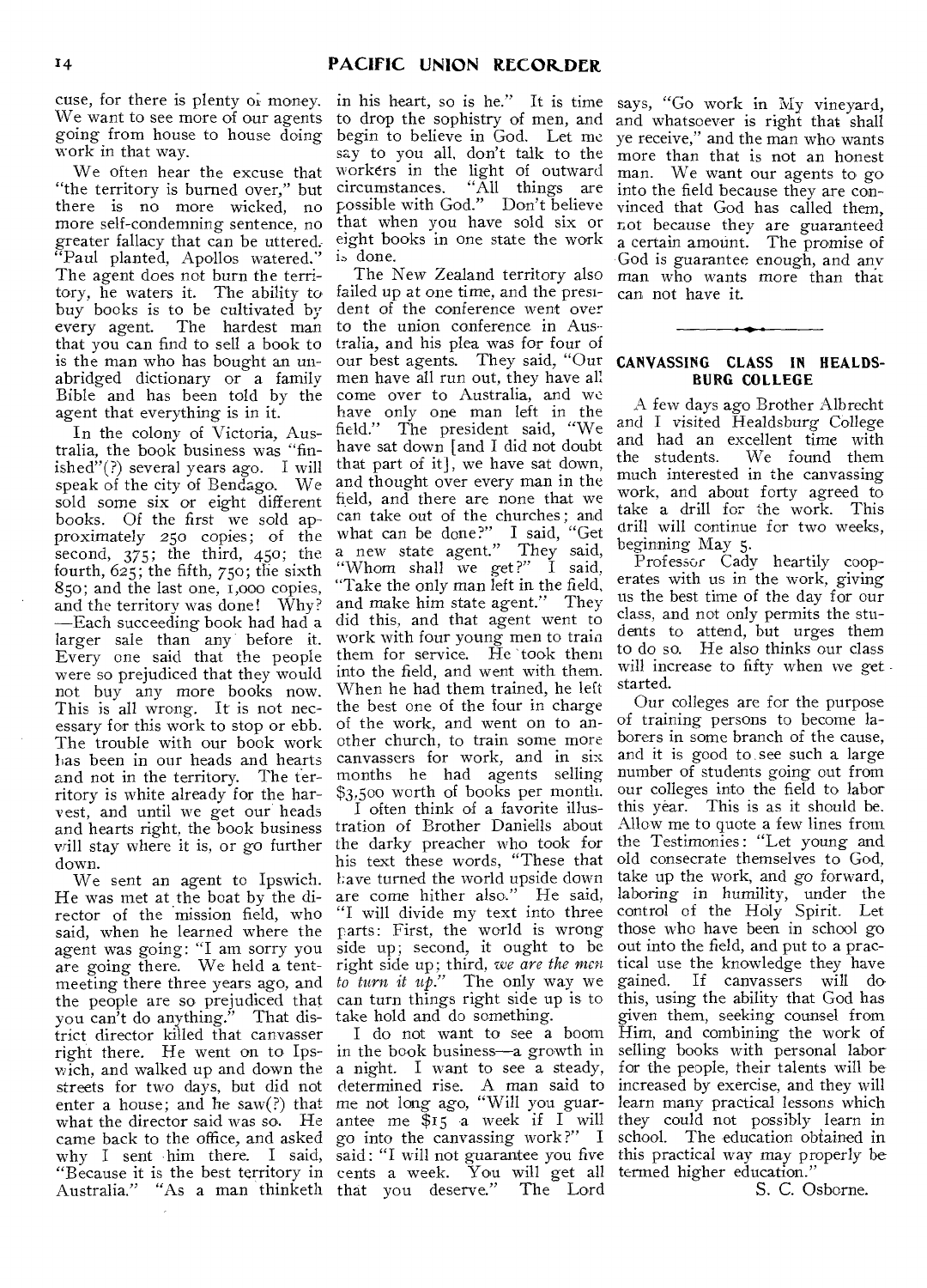#### **THE BOOK WORK**  NORTH PACIFIC CONFERENCE Report for Five Weeks Ending April 11, 19

| <b>HERALDS</b>                               |                |              |
|----------------------------------------------|----------------|--------------|
| Agent.<br>Agent. Hours.<br>G. B. Collett  42 | Orders.<br>48  | Value.<br>\$ |
| Anna E. Krumm                                | 6              | 64 75<br>825 |
|                                              |                |              |
| GREAT CONTROVERSY                            |                |              |
| G. B. Collett 158                            | 29             | 75 50        |
|                                              | 39             | 109 00       |
|                                              | 16             | 45 75        |
|                                              | $\overline{2}$ | 5 00         |
| BIBLE READINGS                               |                |              |
| Martin Hansen 61                             | 28             | 57 75        |
|                                              | 55             | 117 00       |
|                                              | 63             | 156 35       |
| John E. Rogers 75                            | 60.            | 155 75       |
| LADIES' GUIDE                                |                |              |
|                                              |                |              |
| Marian Higley 80                             | 33             | 103 75       |
| Eliza Cole 16<br>Effie M. Merrill 40         | 6              | 79 00        |
|                                              | $\overline{2}$ | 6 00         |
| HOME HAND BOOK                               |                |              |
|                                              | 30             | 162 25       |
|                                              | 4I             | 200 00       |
|                                              | 21             | 100 00       |
| MARVEL OF NATIONS                            |                |              |
| C. Ewald                                     | 7              | 10 50        |
| E. L. McLafferty 25                          | 10             | 14 50        |
| <b>MISCELLANEOUS</b>                         |                |              |
|                                              | 18             |              |
| D. Richards  180                             |                | 50 50        |
| Anna E. Crumm                                | 32             | 79 00        |
| C. Ewald  62                                 | 14<br>26       | 17 50        |
|                                              |                | 15 75        |
| CHRIST'S OBJECT LESSONS                      |                |              |
|                                              | 12             | 15 00        |
| Totals $1,816$                               | 588            | \$64885      |

Miscellaneous sales............................181 85

## **"SIX MORE"**

The following letter explains itself:-

"Lewiston, Idaho, April 9, 1902. "Pacific Press Publishing Co., Oakland, Cal.—Sirs: In 1888 you published a book entitled 'The Great Controversy between Christ and Satan,' by Mrs. E. G. White. Have you any copies of it now? There is an old Scotch lady in this city who bought a copy several years ago, and she wishes to obtain six more like it.

"If you have them, please state price of same and what the expense would be delivered in Lewiston.

"If you do not have them, can you tell me where she can get them?

> "Respectfully yours,  $"$ Mrs. — ...

Would you not like to be the agent who sold the original copy? If so, would it not be well to com-

mence sowing for such a harvest by taking up an agency for this grand book at once?

H. H. Hall.

#### **"SOME SIMILAR WORK"**

The following letter has just been received, and clearly indicates that the reading of "Christ's Object Lessons" creates a desire for "similar works" :—

work of hers, also your catalogue containing her works, that I may make some selections. "Crescent City, Cal. "Pacific Press Publishing Co., New York—Sirs: Having read `Christ's Object Lessons,' by Ellen White, I would be obliged if you would send C. O. D. some similar

"Most respectfully,

How thankful we should be that we have "similar works" to carry to such people! Are you carrying them, dear reader?

H. H. Hall.

Very few people have any true conception of the value of the Bible, or what the world would be without it. It would be a blessed thing if we could all feel its value as did the poor old woman, who, being asked if she had a Bible, said: " What should I do without my Bible? It was the guide of my youth, and it is the staff of my old age. It wounded me, and it healed me; it condemned me, and it acquitted me. It showed me I was a sinner, and it led me to the Saviour. It has given me comfort through life, and I trust it will give me hope in death."—Selected.

# **ITEMS** of **INTEREST**

Sabbath, April 26, a church of seventeen members was organized<br>at Redlands, San Bernardino Redlands, San County, Cal.

The church-members at Ukiah, Cal., have sold their quota of<br>"Christ's Object Lessons." What "Christ's Object Lessons." church will be next ?

Elder W. T. Knox returned from his trip to Honolulu April 23. A report of the work in that field will be found in our Field department.

Brethren Martin, Parsons, and Shaffer are holding tent-meetings at Byron, near Stockton. They report a good attendance and a very encouraging interest manifested.

It is expected that the North Pacific and Upper Columbia Conferences will be attended by Elders W. T. Knox, J. 0. Corliss, and M. E. Cady, and Dr. Abbie Winegar, and Brethren H. H. Hall and S. C. Osborne.

The North Pacific Conference has decided to discontinue the "Missionary Visitor" and furnish to the "Visitor" subscribers the<br>"Pacific Union Recorder." The "Pacific Union Recorder." new members of our family of readers, as well as all others, are invited to contribute to the "Recorder" any items of experience they may have from time to time in their missionary work.

A class in canvassing has been organized at Healdsburg College. When the question was presented, thirty-six names were handed in the first morning, all or nearly of whom had been out with "Christ's<br>Object Lessons." Thus we see Object Lessons." that the work of circulating "Christ's Object Lessons" is accomplishing much good in developing canvassers.

A joint meeting of the stockholders of the Healdsburg College and Pacific Press Publishing Company was held in Oakland, Cal., beginning Friday evening, April *25,*  and continuing to April 29, to consider the needs of each institution and plan for the coming year's work. The attendance was good, and much interest was manifested in the reports that were presented. A full report from each institution will appear in our next issue.

Pleasure is seldom found where it is sought. Our brightest times of gladness are often made by unexpected things.—Our Young Folks.